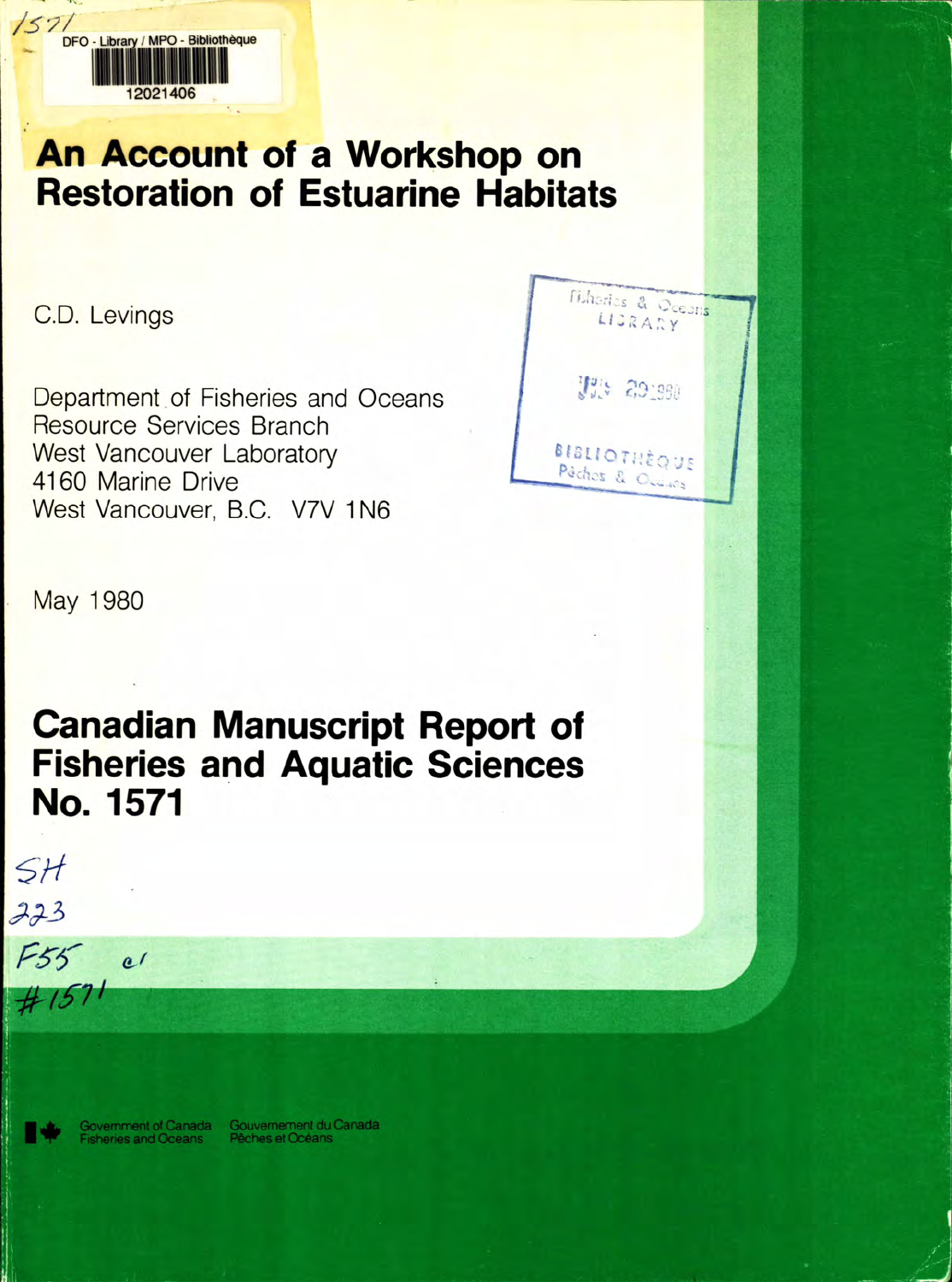## **Canadian Manuscript Report of Fisheries and Aquatic Sciences**

These reports contain scientific and technical information that represents an important contribution to existing knowledge but which for some reason may not be appropriate for primary scientific (i.e. *Journal)* publication. They differ from Technical Reports in terms of subject scope and potential audience: Manuscript Reports deal primarily with national or regional problems and distribution is generally restricted to institutions or individuals located in particular regions of Canada. No restriction is placed on subject matter and the series reflects the broad interests and policies of the Department of Fisheries and Oceans, namely, fisheries management, technology and development, ocean sciences, and aquatic environments relevant to Canada.

Manuscript Reports may be cited as full publications. The correct citation appears above the abstract of each report. Each report will be abstracted by *Aquatic Sciences and Fisheries Abstracts* and will be indexed annually in the Department's index to scientific and technical publications.

Numbers 1-900 in this series were issued as Manuscript Reports (Biological Series) of the Biological Board of Canada, and subsequent to 1937 when the name of the Board was changed by Act of Parliament, as Manuscript Reports (Biological Series) of the Fisheries Research Board of Canada. Numbers 901-1425 were issued as Manuscript Reports of the Fisheries Research Board of Canada. Numbers 1426-1550 were issued as Department of Fisheries and the Environment, Fisheries and Marine Service Manuscript Reports. The current series name was changed with report number 1551.

Details on the availability of Manuscript Reports in hard copy may be obtained from the issuing establishment indicated on the front cover.

## **Rapport manuscrit canadien des**

## **sciences halieutiques et aquatiques**

Ces rapports contiennent des renseignements scientifiques et techniques qui constituent une contribution importante aux connaissances actuelles mais qui, pour une raison ou pour une autre, ne semblent pas appropriés pour la publication dans un journal scientifique. Ils se distinguent des Rapports techniques par la portée du sujet et le lecteur visé; en effet, ils s'attachent principalement à des problèmes d'ordre national ou régional et la distribution en est généralement limitée aux organismes et aux personnes de régions particulières du Canada. Il n'y a aucune restriction quant au sujet; de fait, la série reflète la vaste gamme des intérêts et des politiques du Ministère des Pêches et des Océans, notamment gestion des pêches; techniques et développement, sciences océaniques et environnements aquatiques, au Canada.

Les Manuscrits peuvent être considérés comme des publications complètes. Le titre exact paraît au haut du résumé de chaque rapport, qui sera publié dans la revue *Aquatic Sciences and Fisheries Abstracts* et qui figuera dans l'index annuel des publications scientifiques et techniques du Ministère.

Les numéros de 1 à 900 de cette série ont été publiés à titre de manuscrits (Série biologique) de l'Office de biologie du Canada, et après le changement de la désignation de cet organisme par décret du Parlement, en 1937, ont été classés en tant que manuscrits (Série biologique) de l'Office des recherches sur les pêcheries du Canada. Les numéros allant de 901 à 1425 ont été publiés à titre de manuscrits de l'Office des recherches suries pêcheries du Canada. Les numéros 1426 à 1550 ont été publiés à titre de Rapport manuscrits du Service des pêches et de la mer, Ministère des Pêches et de l'Environnement. Le nom de la série a été changé à partir du rapport numéro 1551.

La page couverture porte le nom de l'établissement auteur où l'on peut se procurer les rapports sous couverture cartonnée.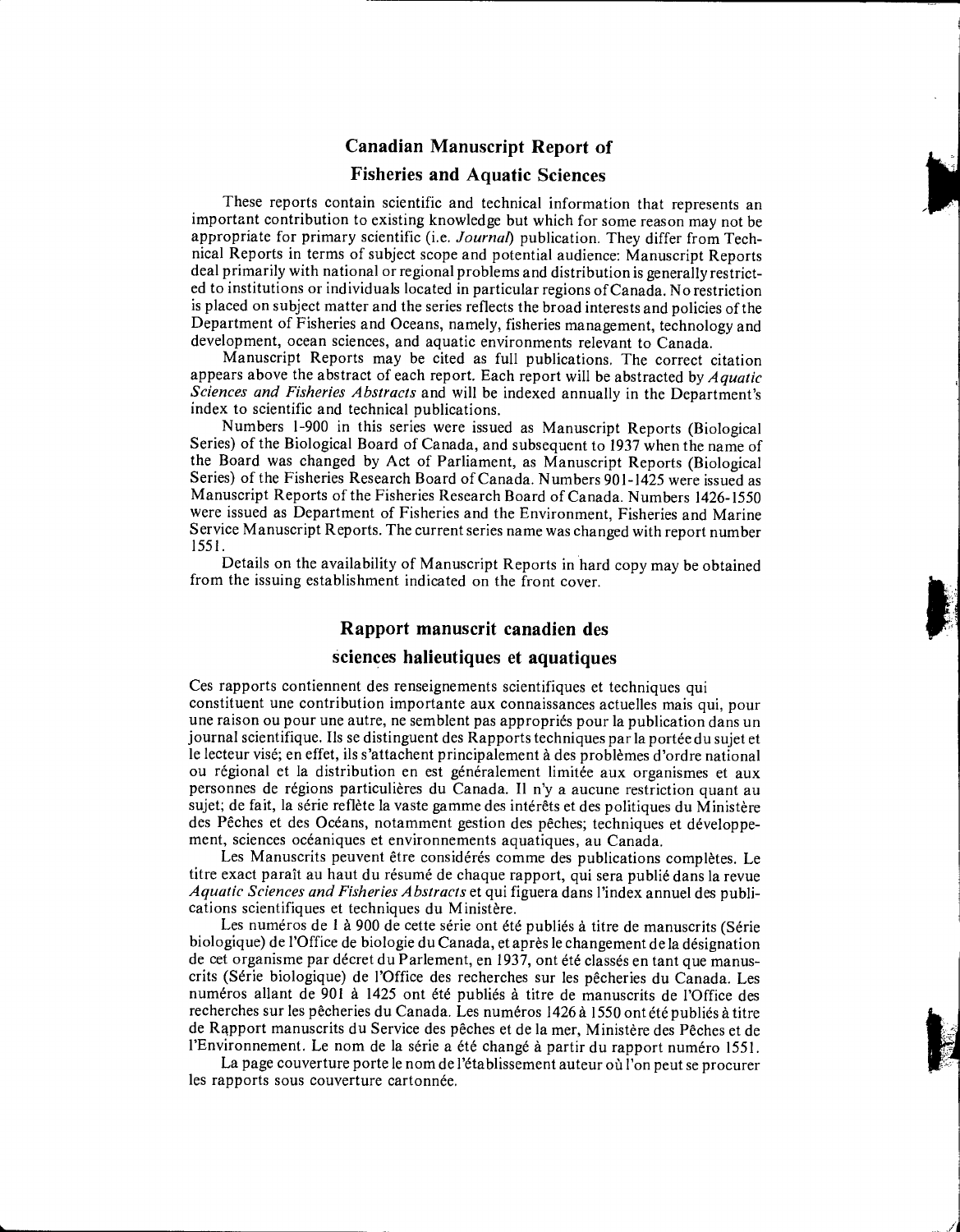Canadian Manuscript Report of Fisheries

and Aquatic Sciences No. 1571

May 1980

## AN ACCOUNT OF A WORKSHOP ON RESTORATION OF ESTUARINE HABITATS

by

## C. D. Levings

Department of Fisheries and Oceans

Resource Services Branch

West Vancouver Laboratory

4160 Marine Drive

West Vancouver, B.C. V7V 1N6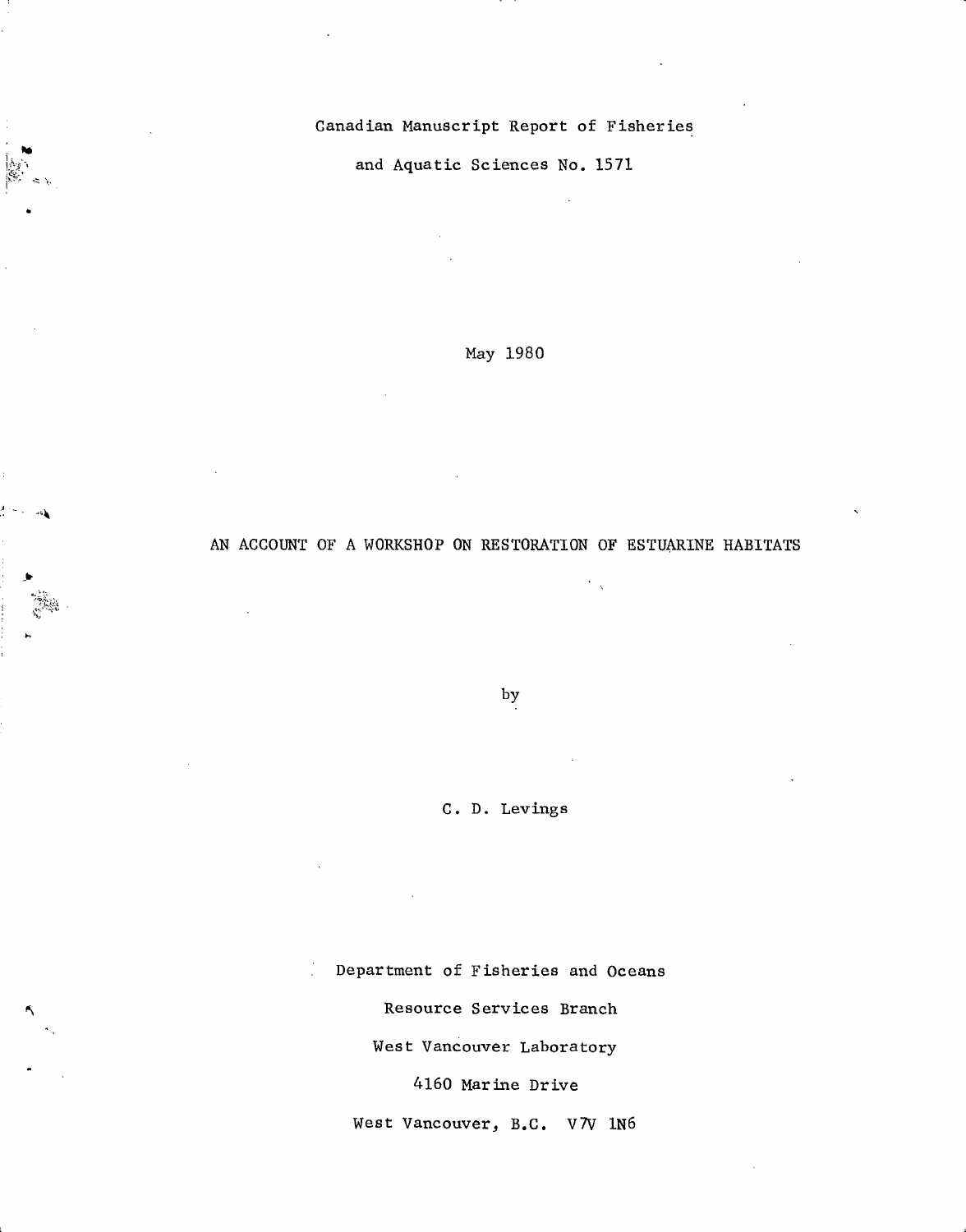(c) Minister of Supply and Services Canada 1980 Cat. no. Fs 97-4/1571 ISSN 0706-6473

 $-$  ii  $-$ 

Mi

±L

r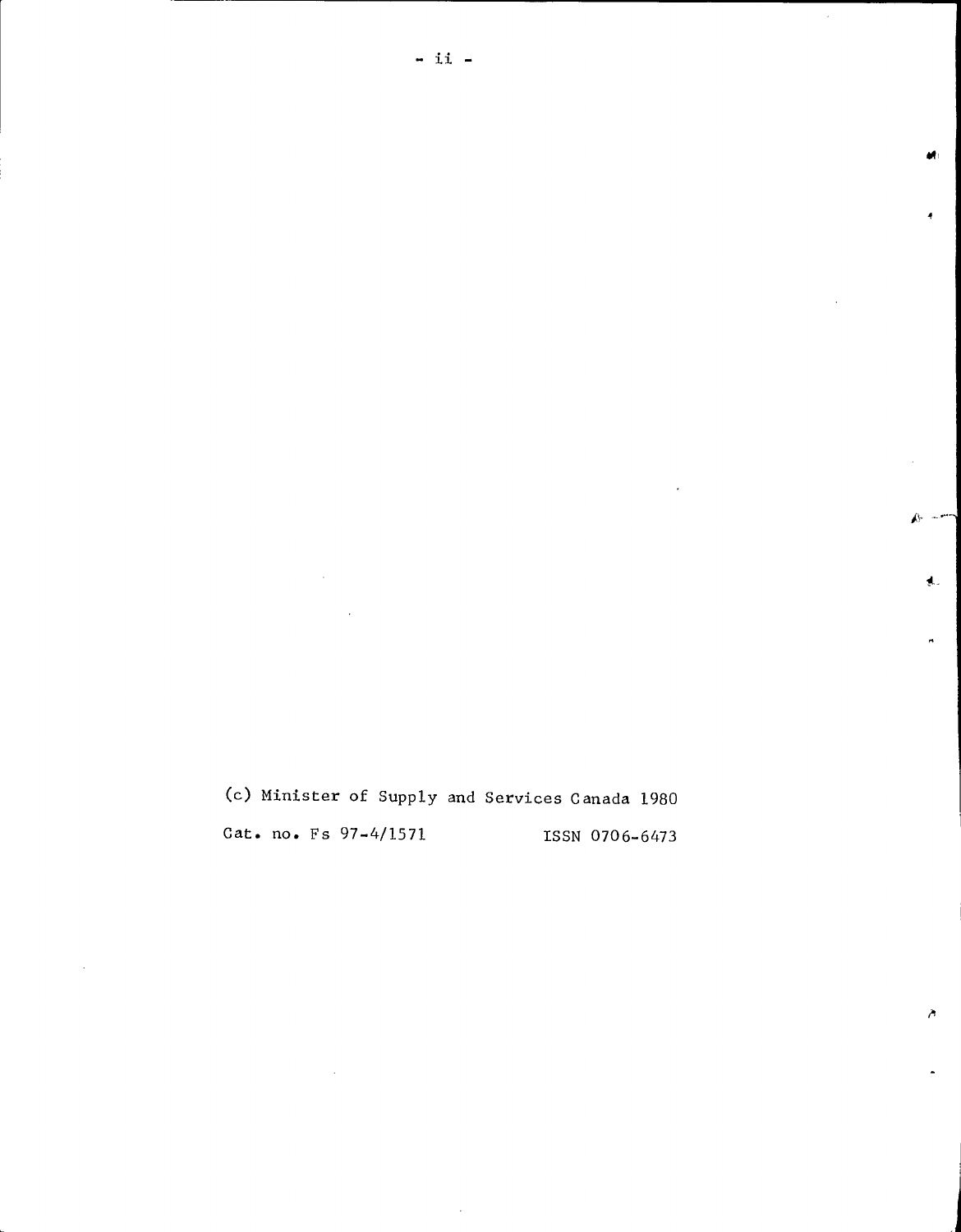# List of **Speakers** and Table **of Contents**

| Speaker        | Title                                                                                                                   | Page         |
|----------------|-------------------------------------------------------------------------------------------------------------------------|--------------|
| Boyd, S.       | Choosing sites for marsh and eelgrass restoration<br>in the Fraser estuary.                                             | $\mathbf{2}$ |
| Forbes, J.R.   | Development of eelgrass transplanting techniques<br>for the Nanaimo River estuary.                                      | 4            |
| Harrison, P.G. | Conditions favouring the growth of eel grass<br>$(Zostera \, \textit{marina} \, \mathbb{L}.)$ .                         | 7            |
| Healey, M.C.   | What is good fish habitat?*                                                                                             |              |
| Higgins, R.    | Deas Slough Marsh Transplant Project <sup>1</sup> .                                                                     | 9            |
| Levy, D.A.     | Attributes of marshes important for fish.                                                                               | 10           |
| Levings, C.D.  | Factors in sand/mud flat restoration.                                                                                   | 11           |
| Luternauer, J. | Current activities of the Geological Survey of<br>Canada in the Nanaimo Estuary/Delta.                                  | 12           |
| Pomeroy, W.M.  | Marsh rehabilitation on the Fraser River estuary:<br>a pilot project.                                                   | 13           |
| Readshaw, J.   | Choosing sites for marsh and eel grass<br>restoration in the Fraser estuary.                                            |              |
| Retfalvi, L.   | Attributes of marshes important for birds.*                                                                             |              |
| Tamburi, A.    | Choosing sites for marsh and eelgrass<br>restoration in the Fraser estuary.                                             |              |
| Tutty, B.      | Tidal re-activation and salmonid utilization<br>of a portion of the Englishman River estuary,<br>Vancouver Island, B.C. | 16           |
| White, E.      | Choosing sites for marsh and eel grass<br>restoration in the Fraser estuary.                                            |              |
| Wu, H.         | Habitat development on dredged sand -<br>a Public Works perspective.*                                                   |              |
|                |                                                                                                                         |              |

 $\star$ **Summaries** not available

y

W

1 Presented by M. Pomeroy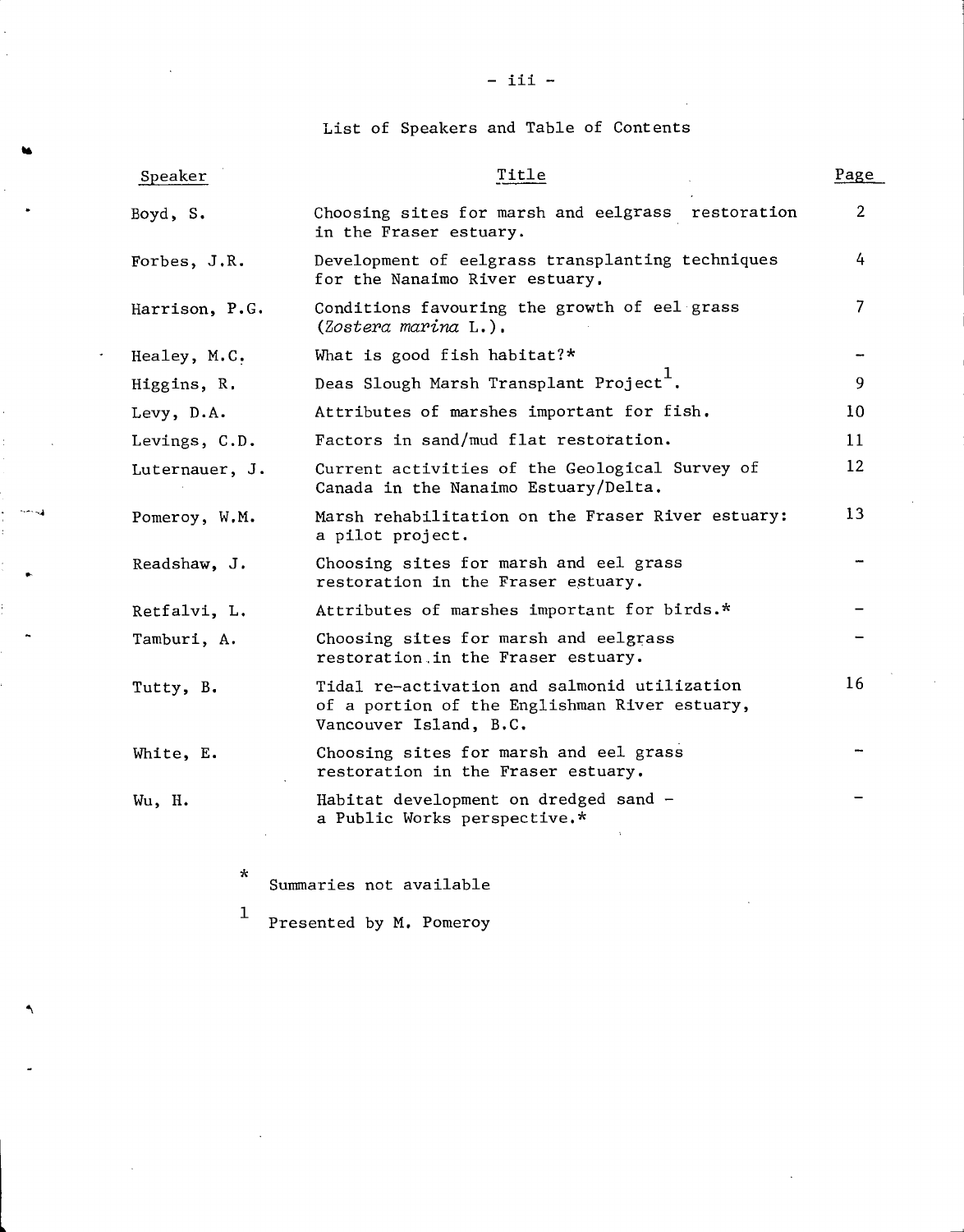#### Name

S. Boyd R. Forbes

### Affiliation

 $\mathcal{L}$ 

Envirocon Ltd., Vancouver, B.C. Nanaimo River Salmonid Enhancement Program, Nanaimo, B.C. Fisheries and Oceans, Ocean and Aquatic Sciences, West Vancouver, B.C. Fisheries and Oceans, Habitat Protection Division. Vancouver, B.C. Department of Botany, Univeristy of British Columbia, Vancouver, B.C. Fisheries and Oceans, Pacific Biological Station, Nanaimo, B.C. Ducks Unlimited, Kamloops, B.C. Department of Geography, Simon Fraser University Burnaby, B.C. Envirocon Ltd., Vancouver, B.C. Department of Environment, Victoria, B.C. Fisheries and Oceans, Habitat Protection Division, West Vancouver, B.C. Westwater Research Centre, University of B.C., Vancouver, B.C. Geological Survey of Canada, Pacific Geoscience Centre, Sidney, B.C. Fish and Wildlife Branch, Victoria, B.C. Department of Environment, Victoria, B.C. MacMillan Bloedel Ltd., Nanaimo, B.C. Fisheries and Oceans, Habitat Protection Division, West Vancouver, B.C. Fisheries and Oceans, Habitat Protection Division Vancouver, B.C. Western Canada Hydraulics Laboratory, Port Coquitlam, B.C. Canadian Wildlife Service, Delta, B.C. Nanaimo River Salmonid Enhancement Program, Nanaimo, B.C. Pacific Biological Station, Nanaimo, B.C. Salmonid Enhancement Program, Vancouver, B.C, Western Canada Hydraulics Laboratory, Port Coquitlam, B.C. Canadian Wildlife Service, Delta, B.C. Fisheries and Oceans, Habitat Protection Division, Vancouver, B.C. Public Works Canada, Vancouver, B.C. Fisheries and Oceans, Habitat Protection Division, West Vancouver, B.C. Fisheries and Oceans, Habitat Protection Division, Vancouver, B.C. Envirocon Ltd., Vancouver, B.C. Public Works Canada, Vancouver, B.C.

L. Giovando R. Harbo P.G. Harrison M.C. Healey E. Hennan I. Hutchinson B. Jenkins K. Lambertson C. Levings D. Levy J. Luternauer R. Morley B. Pendergast B. Pollard M. Pomeroy B. Raymond J. Readshaw L. Retfalvi C. Shoop J. Sibert A. Stefanson A. Tamburi

**mr** 

- D. Trethewey
- B. Tutty

P. Vander Graaf

- M. Waldichuk
- M. Wayne
- E. White

H. Wu

- iv -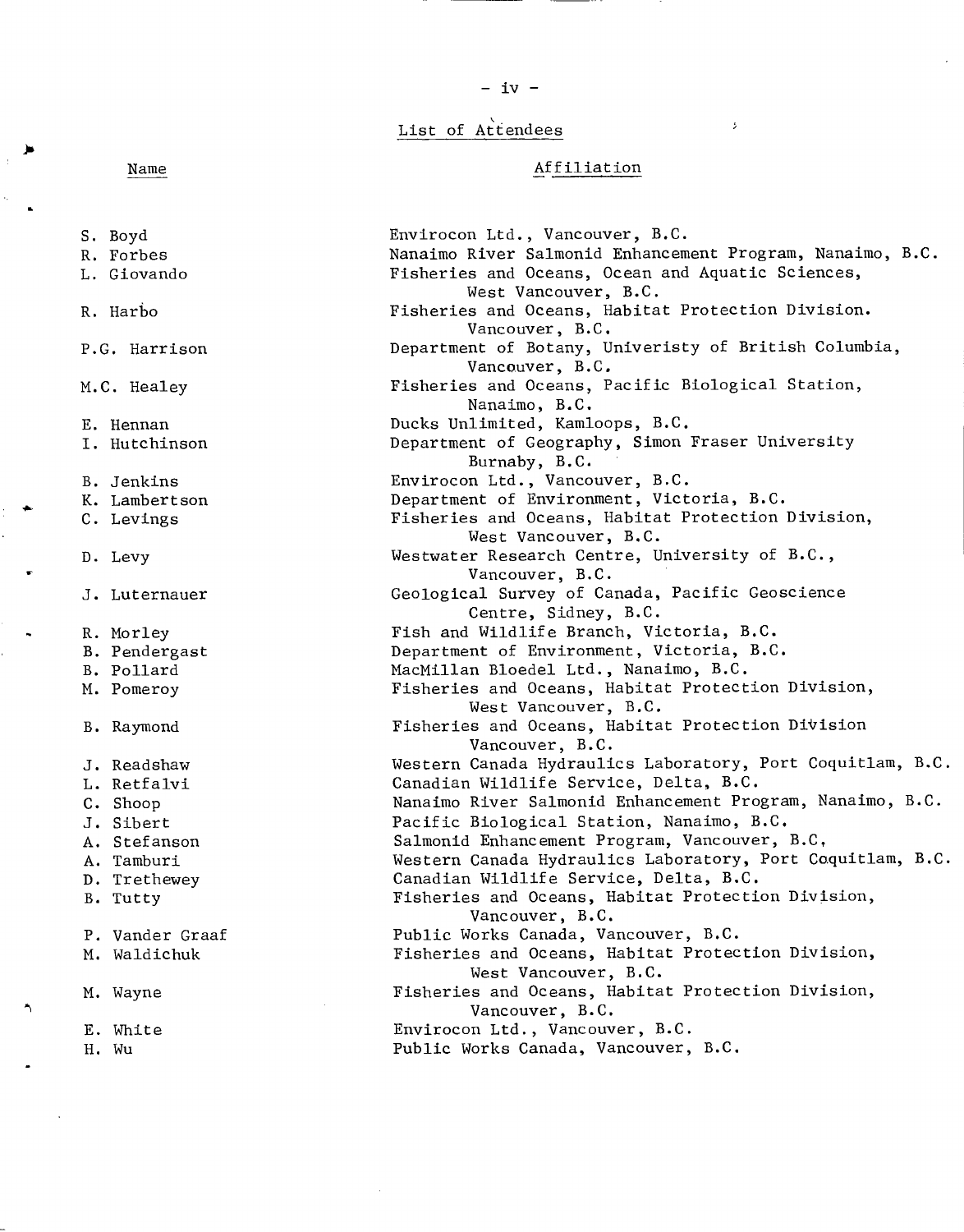## LIST OF TABLES

Table 1. Description of transplant sites at the Fraser estuary.

- Table 2. Outline of sampling at donor and transplant sites at the Fraser estuary.
- Table 3. Number of transplant plugs growing in Steveston and Albion quadrats, Fraser estuary. n = plug number per row.
- Table 4. Mean rhizome extension in cm recorded for the 1979 growth period for transplants at the Fraser estuary.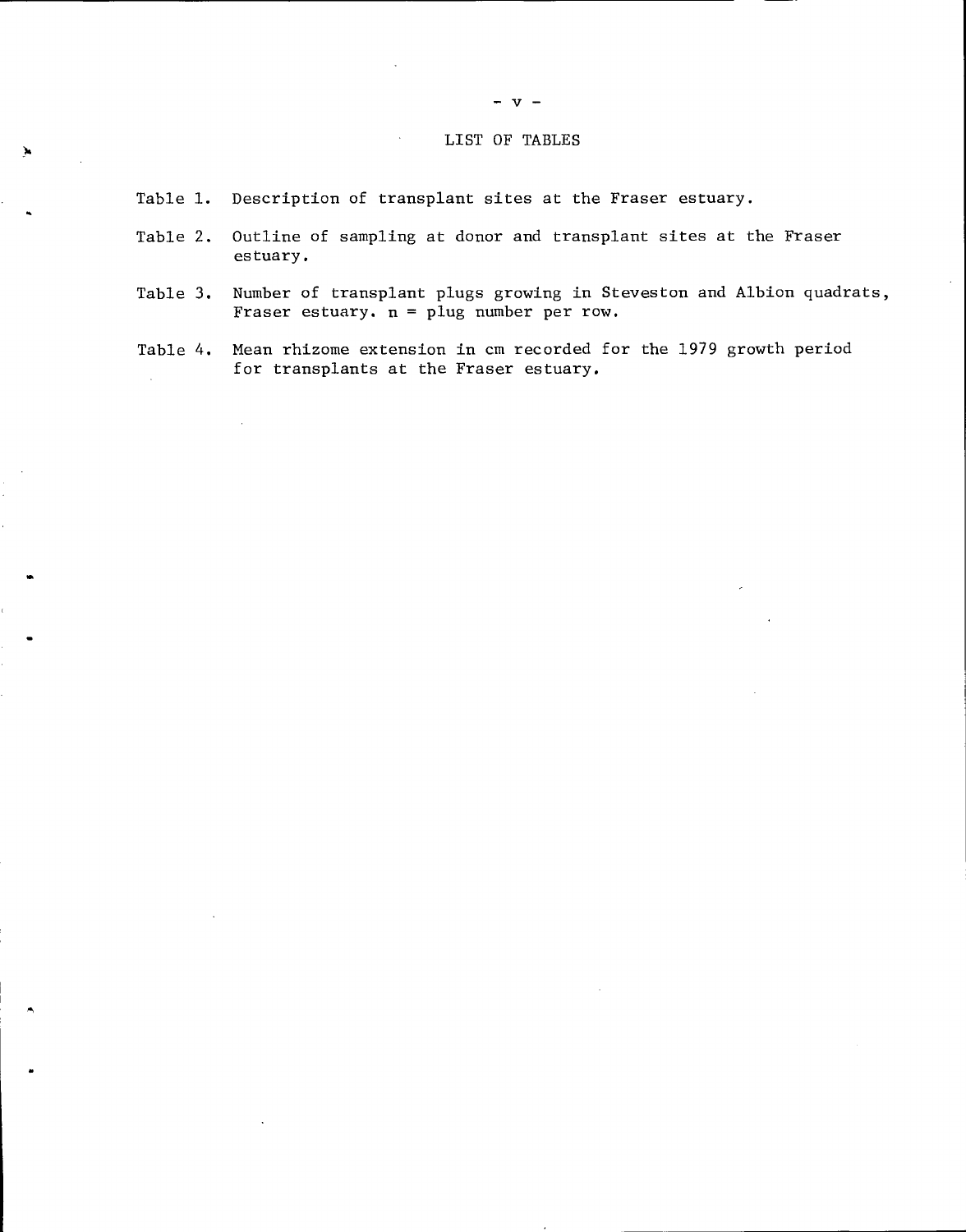## LIST OF FIGURES

- Fig. 1. Location of sites examined for potential placement of dredge spoil and subsequent marsh transplants at the Fraser estuary.
- Fig. 2. Study areas for transplant experiments in 1979 on the Fraser estuary.
- Fig. 3. Mean sediment salinity to 10 cm depth, January to September 1979, at the donor and transplant sites at the donor and transplant sites at the Fraser estuary.
- Fig. 4. Mean shoot density and shoot height for Carex and Scirpus, January to September 1979. Numbers on graphs refer to maximum shoot density. Upper panel: Steveston. Lower Panel: Albion (Fraser estuary).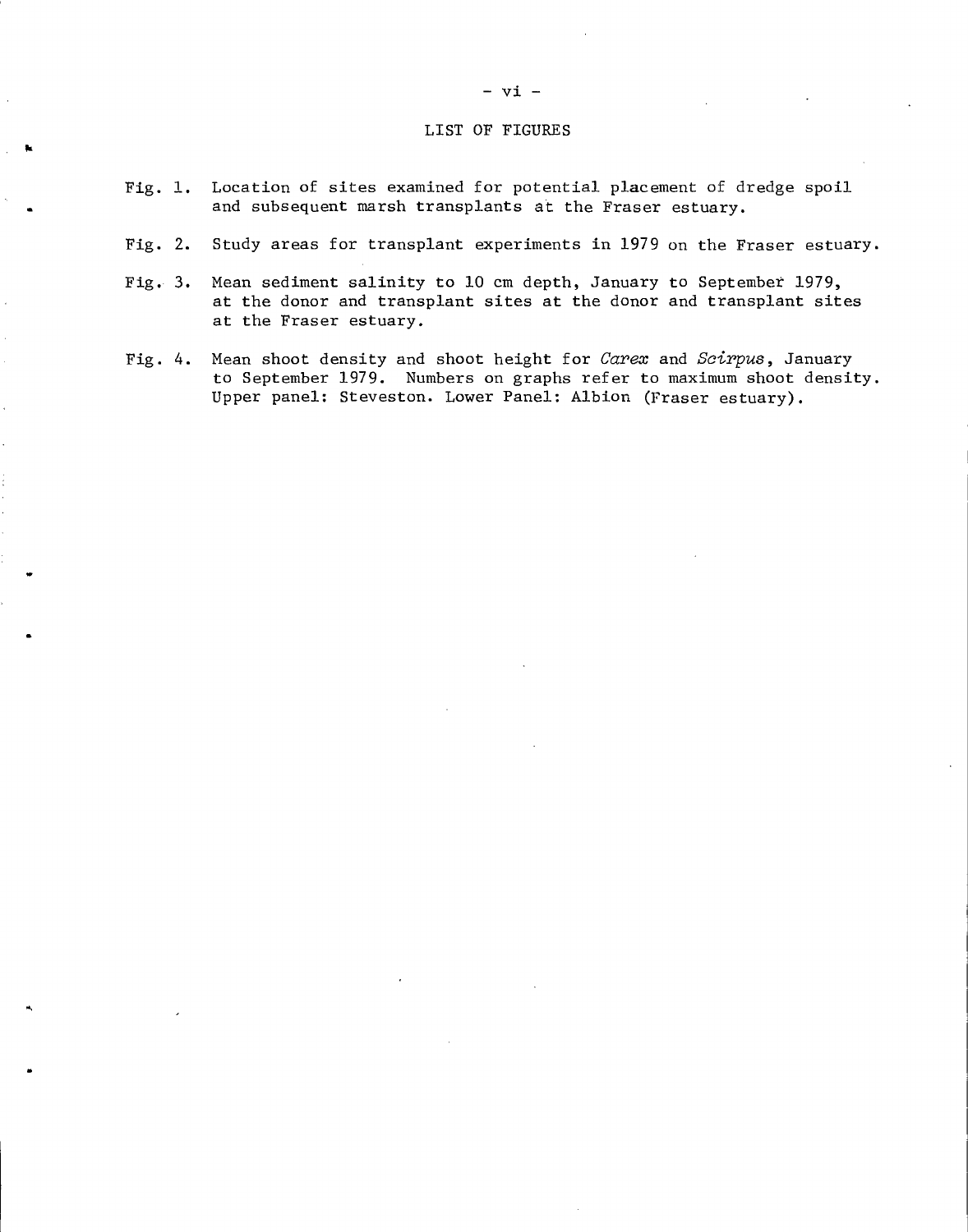#### ABSTRACT

Levings, C. D. (compiler). 1980. An account of a Workshop on restoration of estuarine habitats. Can. MS Rep. Fish. Aquat. Sci: 1571: 29 p.

Summaries, abstracts and preliminary results from talks given at a workship on restoration of estuarine habitats are presented. Topics include choosing sites for marsh and eel grass restoration in the Fraser estuary, preliminary results of two pilot projects for marsh transplants at the Fraser estuary, preliminary results of eel grass transplants at the Nanaimo River estuary, tidal re-activation of a portion of the Englishman River estuary, and the possibility of sand/mud flat restoration.

Key words: Marshes, eel grass, tidal flat, habitat improvement, estuaries, dredging.

## RÉSUMÉ

Levings, C. D. (compiler). 1980. An account of a Workshop on restoration of estuarine habitats. Can. MS Rep. Fish. Aquat. Sci. 1571: 29 p.

Le rapport présente des sommaires, des résumés scientifiques et les résultats provisoires d'entretiens qui ont eu lieu lors d'un colloque sur le rétablissement des habitats estuariens. Les thèmes en sont le choix d'emplacements pour le rétablissement de marécages et le développement de la zostère dans l'estuaire du Fraser, les résultats provisoires de deux projets pilotes de transplantation de marécages dans cet estuaire, les résultats provisoires de transplantations de zostère dans l'estuaire de la rivière Nanaimo, le rétablissement de l'activité des marées dans une partie de l'estuaire de la rivière Englishman et la possibilité de reconstituer des battures et des vasières.

Mots clés: marécages, zostère, batture, amélioration de l'habitat, estuaires, dragage.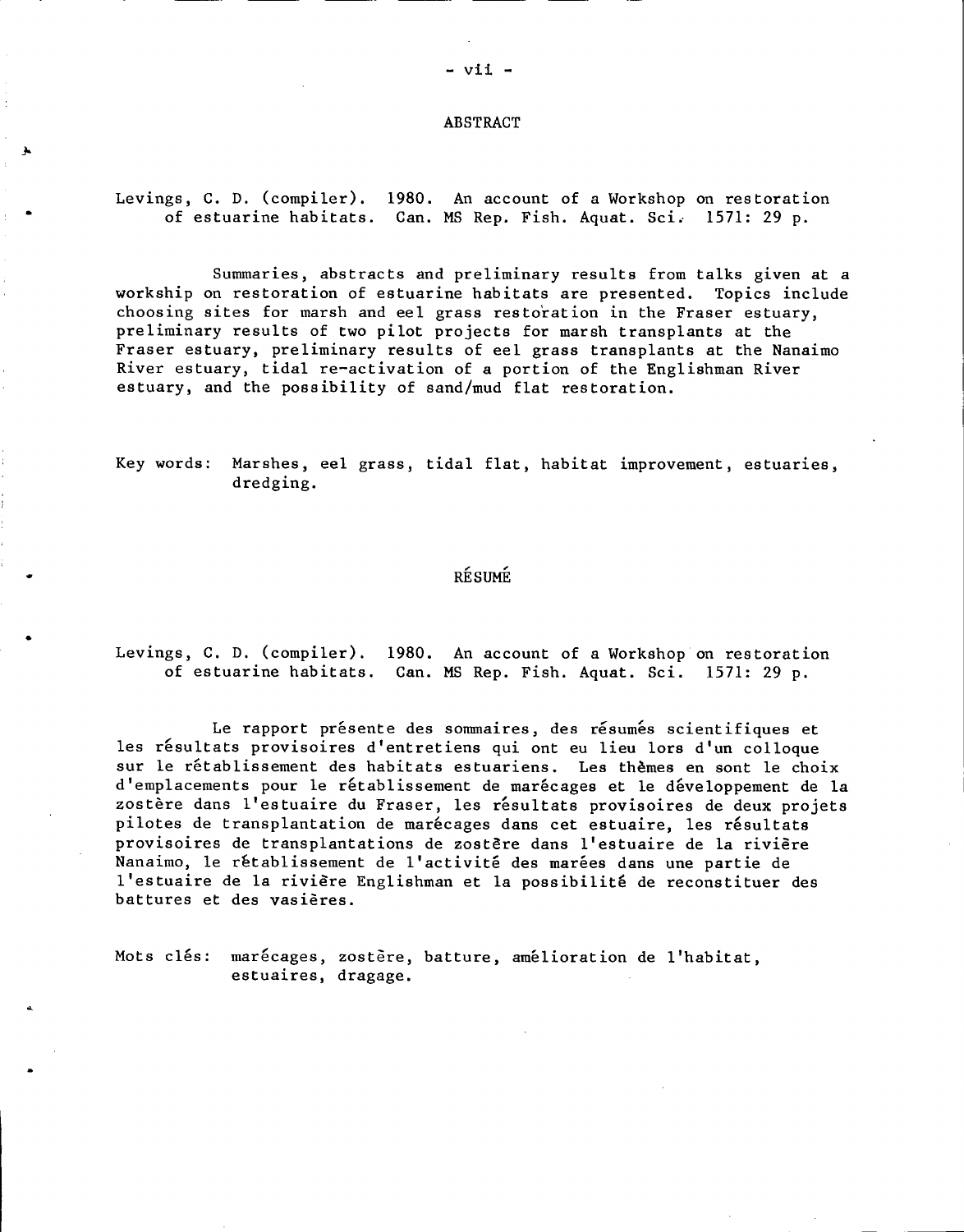#### **INTRODUCTION**

One of the more insidious aspects of the degradation of coastal ecosystems has been the frequent loss of shoreline habitat. In the Fraser estuary, for example, approximately 100 incidents of habitat loss have been recorded in the past 5 years, ranging from the loss of 10 m of upriver marsh due to disposal of rubble to large scale disruption for construction activities on the foreshore. These losses destroy useful habitat for fish and wildlife.

One technique to slow or reverse the problem of habitat loss involves the concept of habitat restoration. In terrestrial (e.g. Cairns et al 1977) and freshwater (e.g. SEP 1978) ecosystems this strategy seems to be welldeveloped but there are few documented attempts at corrective measures in estuarine or marine ecosystems. Because of an increased awareness of the importance of near-shore habitat for the growth and survival of juvenile salmonids, the Salmonid Enhancement Program in B.C. has funded studies related to estuarine habitat restoration. Some of this work has been done with the collaboration of Habitat Protection Division personnel.

Habitat restoration techniques were discussed at a Workshop held on October 19 and 23 1979 at the West Vancouver Laboratory and the Pacific Biological Station, Nanaimo, respectively. These abstracts, preliminary results, and summaries report on the deliberations of the Workshop.

#### LITERATURE CITED

Cairns, J., K. L. Dickson, and E. E. Herricks, (Ed.). 1977. Recovery and Restoration of Damaged Ecosystems. Univ. Press of Virginia, Charlottesville. 531 p.

Salmonid Enhancement Program (SEP). 1979. Annual Report 1978 (coedited by M. Glover and J. Barnetson). Dept. Fisheries and Oceans, Vancouver, B.C. 92 p.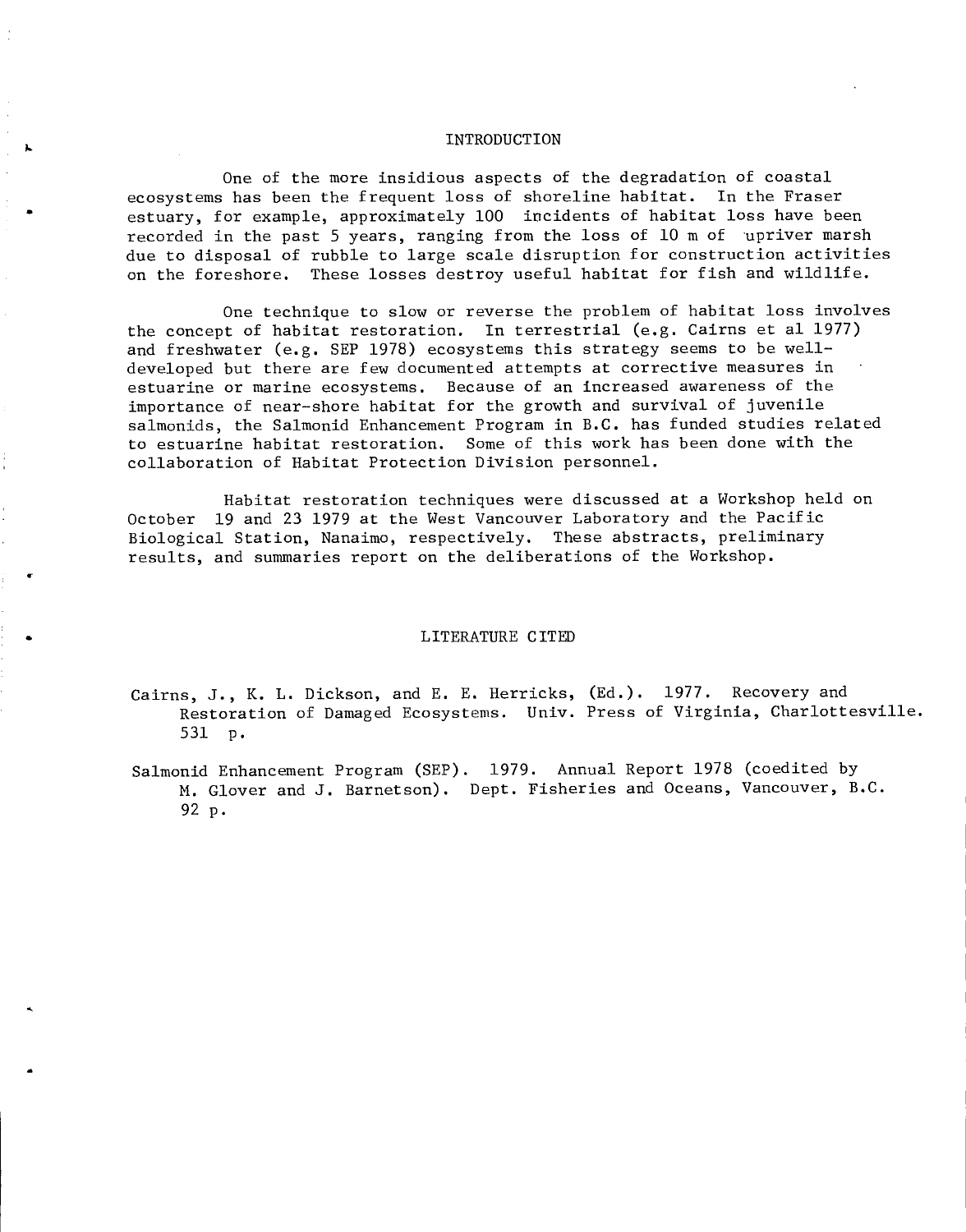Choosing sites for marsh and eelgrass restoration in the Fraser estuary

z.

by  
S. Boyd,
$$
^{1}
$$
 E. White, $^{1}$ , J. Readshaw<sup>2</sup> and A. Tamburi<sup>2</sup>

The objective of the habitat development program was to develop and implement criteria for the selection and construction of fish and wildlife (wetland) habitat in the Fraser River estuary using dredge spoil as a substrate. Ten potential sites (Fig. 1) and three species of tidal macrophyres were selected by Public Works Canada, Fisheries and Oceans and Canadian Wildlife Service for investigation.

Recent studies have shown that tidal wetlands are important to the survival and growth of fish and wildlife in the Fraser River estuary. It has been estimated, however, that since the turn of the century up to 70% of these wetlands have been alienated due to various man-initiated activities. Public Works Canada dredge annually throughout the lower Fraser River, and dredge spoil could be utilized as substrate upon which to transplant marsh or eelgrass communities.

The major factors influencing the growth and distribution of the designated transplant species plus those controlling dredge spoil stability at each site, were used as the criteria for selecting the most appropriate site(s) at which to develop wetland habitat.

The designated marsh transplant species, Scirpus americanus and Carex  $lyngbyei$ , are good choices due to their wide elevation ranges, growth in pure stands, relatively high productivities, extensive root and rhizome structures and their utilization as a food source by various fish and wildlife. The Major factors influencing the growth and distribution of these species appear to be substrate elevation (and its associated submergence/emergence ratio) and salinity. Although the exact significance of these factors are difficult to delineate, the foreshore and upstream extent of these species are limited by one or a combination of these factors. Substrate slope, substrate nutrients, substrate particle size, wave and current action, competition and grazing are other secondarily important factors influencing plant growth and distribution and, since these are manageable, they are used as the prime marsh design criteria. Based on submergence/emergence, salinity and other criteria, the following ranking order (from a biological point of view) resulted: from most to least appropriate - Sites 3, 2, 8, 7, 6 and 5. Site 9 and 10 were recommended for pilot-scale transplanting only.

With respect to spoil stability, none of the eight potential marsh development sites are suitable for both local current and wave regimes. Using these criteria, the 1980 DPW dredging schedule, and the above biological selction criteria, the following recommendation was made: to relocate Site 3 (Steveston North Jetty) to a (possible) low wave regime area adjacent to the bend in the jetty.

 $-2 -$ 

<sup>1</sup> Envirocon Ltd., Vancouver, B.C.

 $^{\rm Z}$ Western Canada Hydraulics Laboratory, Port Coquitlam, B.C.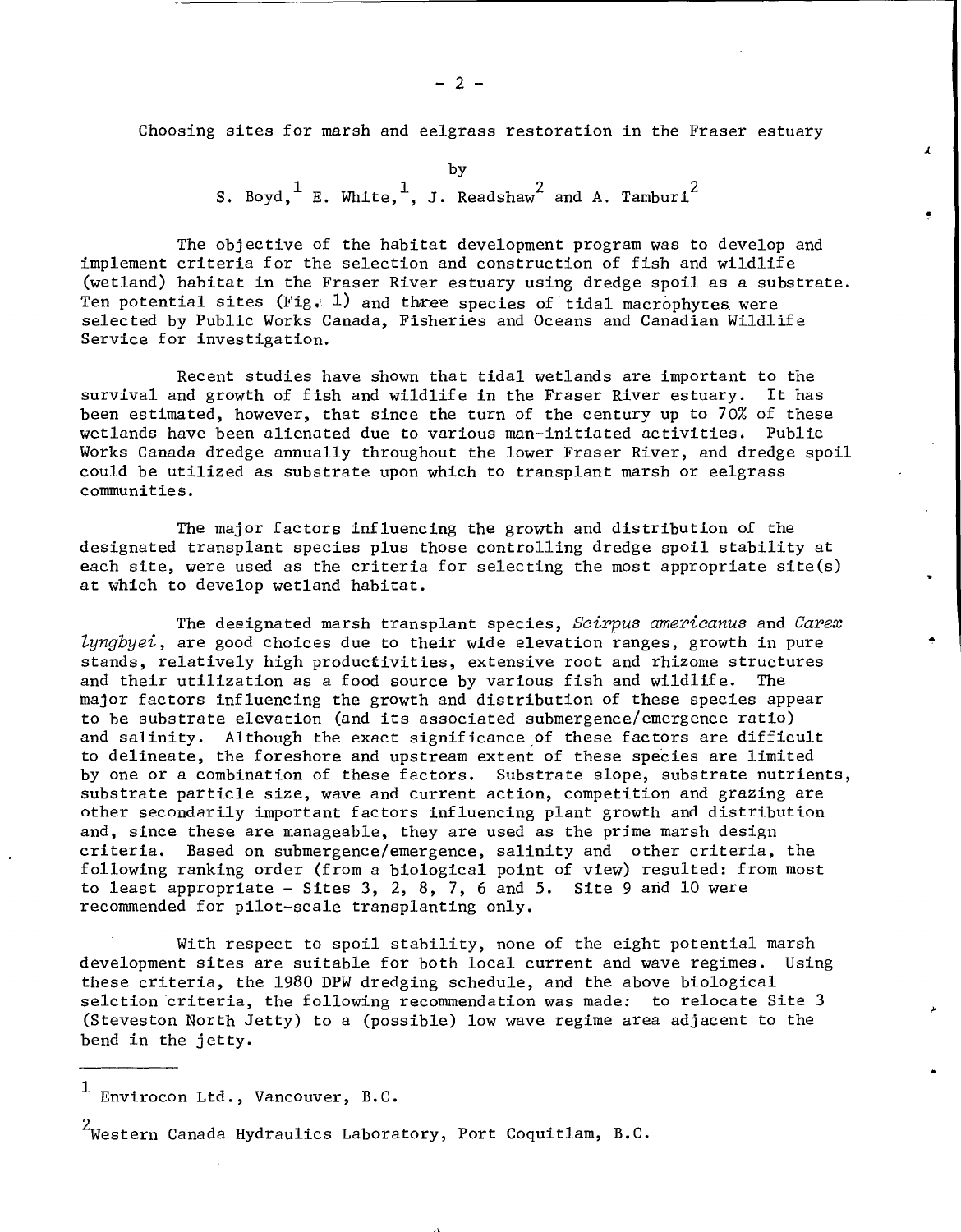If the construction program is implemented, the basic design of the marsh, with respect to slopes, substrates, etc., will follow those found under natural conditions. Maximum diversity for elevations, slopes, transplant spacings, channels, etc., will be implemented. Because of the inherent advantages over sprigs, seeds and seedlings, plugs (cores of material) will be used for transplanting purposes. This method has already been used successfully (Pomeroy and Levings, this volume) in a transplant study in the Fraser River estuary.

The designated eelgrass transplant species, Zostera marina, is ecologically very important in terms of providing shelter and attachment sites for animals, acting as a stabilizer of sediments and as a source of food via the detritus pathway. The major factors influencing this species growth and distribution in the Fraser River estuary are depth range (with respect to dessication and turbidity effects), sediments, salinity and nutrients. Propagation techniques are similar to the plug method for marsh transplants.

In a comparison of two potential sites for eelgrass transplanting, the borrow pit at the Roberts Bank superport (Site No. 1) has distinct advantages over Iona (Site No. 4). These are; physical/chemical conditions conducive to growth, adjacent transplant material and the ability for sand spoil to stabilize at the site. If spoil transportation and disposal is found to be feasible at Site 1, eelgrass transplanting is recommended.

At Iona, on the other hand, high turbidity and sedimentation rates, low summer salinities, and a relatively high wave regime would substantially limit transplant establishment and growth.

The site conditions and criteria summary report is available from the Scientific Authority for the project, namely C.D. Levings, Fisheries and Oceans, West Vancouver Laboratory, West Vancouver, B.C.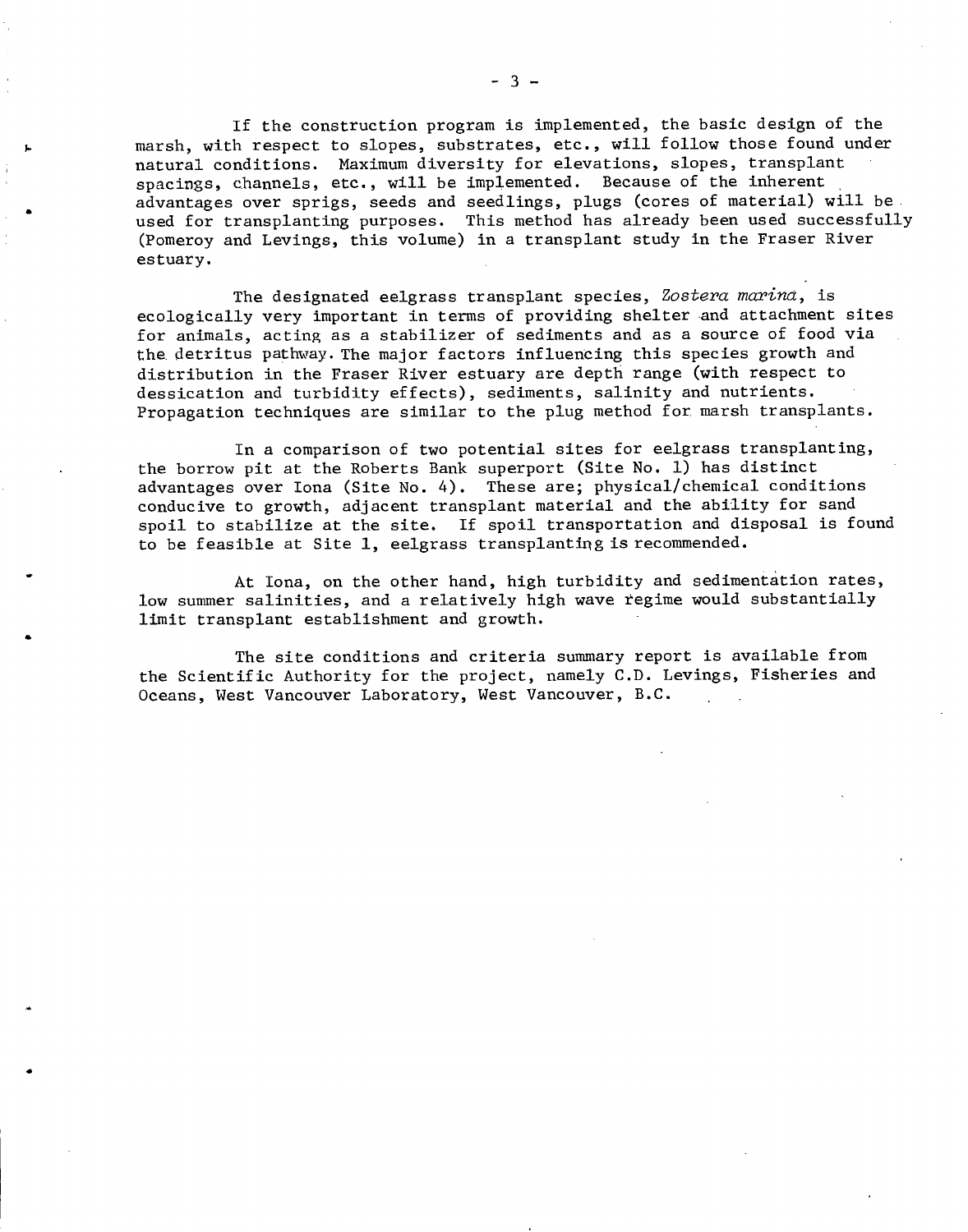**Development of Eelgrass Transplanting Techniques for the Nanaimo River Estuary.**

by

 $\lambda$ 

## J. R. Forbes Nanaimo River Salmonid Enhancement Project Site 2, R.R. #1 Nanaimo, B.C. V9R 5K1

In preparation for a full-scale program of eelgrass transplants during the winter of 1979-1980, a limited number of test plots were established in February and June 1979. These were designed to test a variety of techniques to determine the most suitable for mass transplanting.

#### Sites

Two sités were chosen: Jack Point and Holden Channel. The former was on a slight rise in the lower intertidal. The latter was along the bank of an inlet stream in the upper intertidal. Both were chosen to provide a number of plots in which conditions were as similar as possible. Proximity to existing eelgrass beds were also important to obviate the transportation problem. In addition a small number of plants were moved into side channels with rapid flow to test retention under these conditions.

#### Techniques

We concentrated on techniques that could be done on the flats at low tide because of the expense of diving and our interest in the intertidal area.

- a. Tin can cores. Using 48 oz. juice cans with both ends removed small cores with shoot, root and associated sediment were taken. The cores were kept in the cans in dishpans until planting. At the planting site another can was used to take plugs and the cores were dropped in the holes. We attempted to have the surface of the transplanted core fractionally lower (approximately 0.5 cm.) than the surrounding sediment surface to minimize washout. Mud from the hole was used to level off the surface. The cross sectional area of the cores was 87  $cm<sup>2</sup>$ .
- b. P.V.C. pipe cores. A corer was constructed from a 1.5 m length of P.V.C. pipe with a cross sectional area of 182 cm. Cores were taken and dropped into dishpans. Planting was as above.
- c. Turf cutters. A rectangular sheet metal cutter with an area of 352  $cm<sup>2</sup>$  was used to obtain "turfs" lifted with a shovel (Ranwell et at. 1974). Again the turfs were held in dishpans and transplanted as above,
- d. Sprig transplants. Individual pieces of rhizome with associated shoots and roots were uprooted and replanted in groups of three by hand.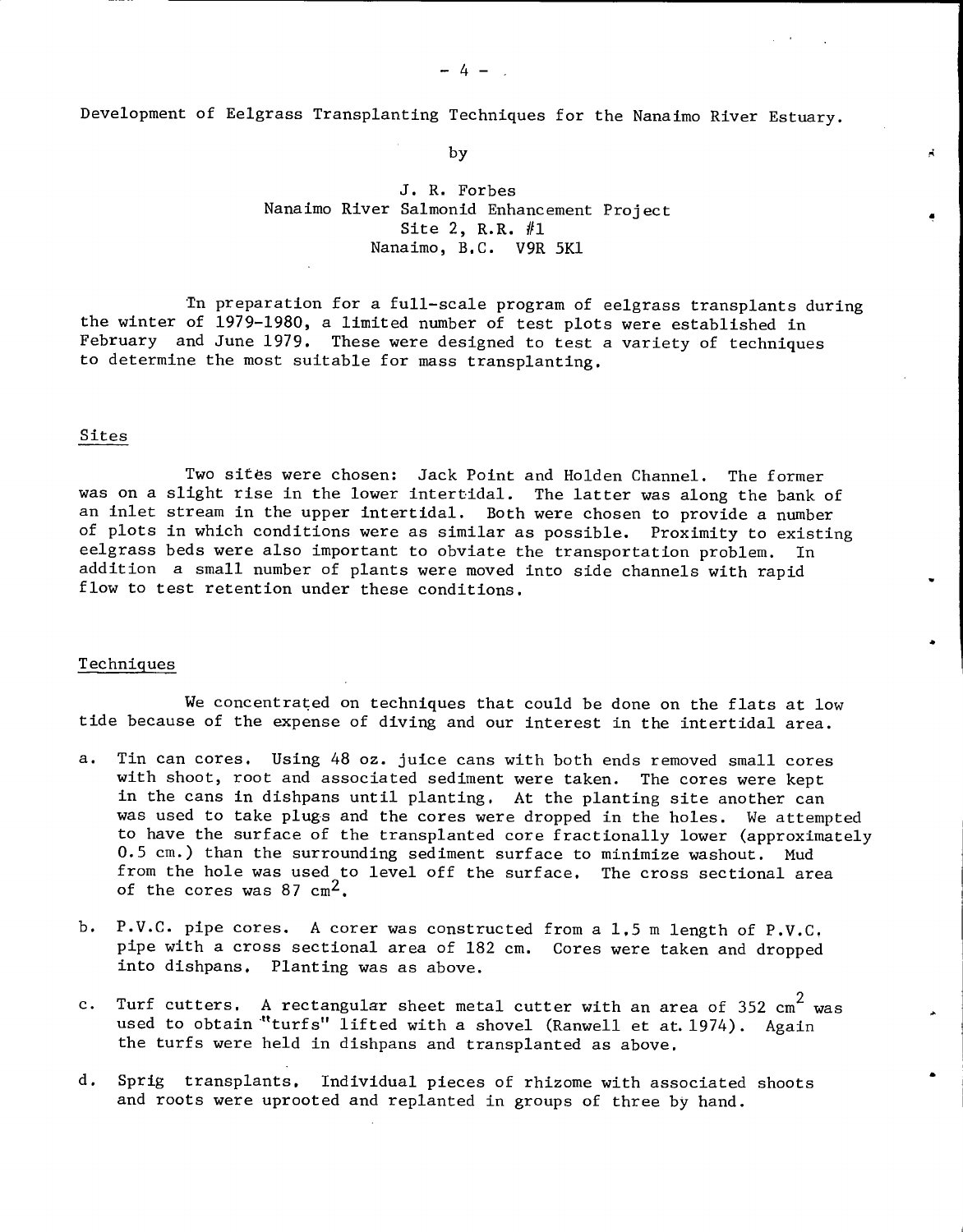Cores, turfs and groups of sprigs were planted 0.75 m. apart, in square plots of 49.

### Retention and Establishment of Transplants

On the basis of the work of Phillips (1976) it was felt that winter transplants would have a better change of taking than summer ones. The opposite has been the case however. The winter transplants showed 100% loss (no visible shoots) by mid-July, five months after being moved. In contrast the summer transplants showed at least 40% survival, with many transplants having new shoot growth and rhizomes extension on November 3, 1979.

The generally low success rate is attributed to lack of sediment saturation at low tide. Extremely minor variations in elevation had a major effect on survival.

With respect to techniques, the tin can cores and sprig transplants represented the extremes. Tin can summer transplants showed no loss in the first month, but had the highest loss rate, 24.5%, after three months. In contrast, the sprig transplants had a relatively high initial loss, 6.1% in the first month but once established appeared to hold better, with a 16.3% loss rate after three months. In terms of condition of surviving transplants, the sprigs also fared better. 61.2% of these showed new shoot growth as compared to 46.9% of the tin can transplants. The better condition of the sprig transplants is most likely due to a bias in choosing plants in good condition for stock. Taking stock with the tin cans is a more arbitrary procedure.

#### Erosion Control

•

Two plots were covered with 5 cm wire mesh to reduce erosion and anchor transplants. Work in other areas has indicated some value in some form of protection (Phillips 1974). This particular technique proved detrimental however, the mesh acting as a sediment trap and substrate for algal growth. Rapid and complete loss of transplants occurred.

#### Relevant Environmental Factors

On the basis of the transplant results, as well as investigations into the growth and development of eelgrass in the Nanaimo delta, a number of factors have been identified as relevant to decisions in transplent sites.

a. Exposure. Zostera marina is limited to below the 2 m datum level in the Nanaimo delta, except where surface water remains at low tide in streams or pools. This is presumably a direct function of the time of exposure at low tide, subjecting the plants to desiccation and frost damage.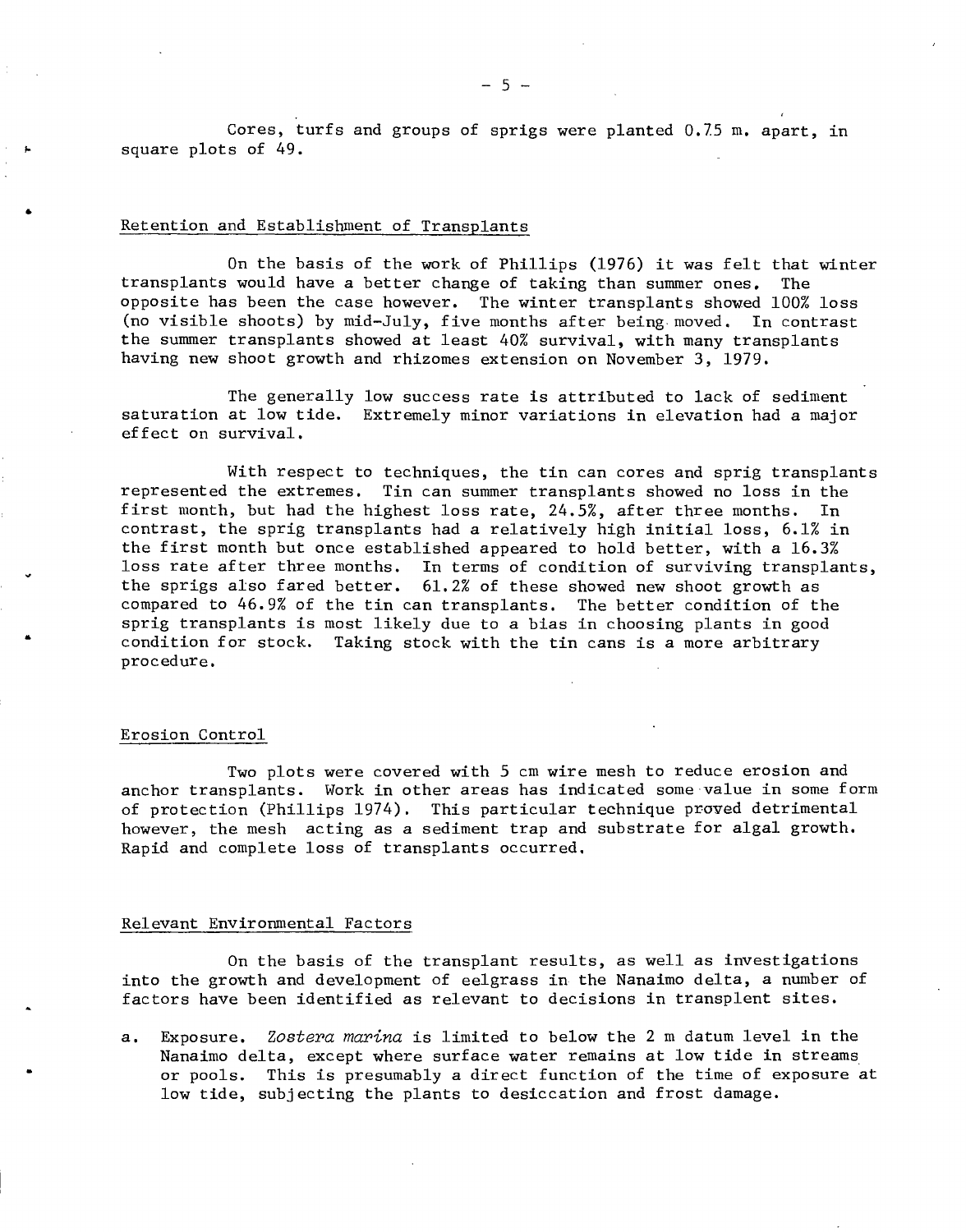b. Sediment water content. The water retention capacity of exposed flats appears to exert a considerable influence on the distribution of eelgrass below the 2 m level. Extensive sampling of sediment water content on flats exposed for approximately one hour showed an overall mean water content of 27.7% while samples from eelgrass patches had a mean value of 29.8%. While this may reflect local modification of sedimentation regime by the plants, the poor survival of transplants in drier sediments suggests a requirement for continuous saturation around the rhizomes and root system.

Ã.

- c. Sediment texture is important. In the Nanaimo delta eelgrass grows mainly in sandy sediments. Coarser texture does not provide for adequate attachment while finer sediments may inhibit nutrient exchange. We have not defined the absolute limits in either direction, but as a rule of thumb in transplanting we always move plants from coarser to finer texture.
- d. Currents. The current regime plans an important role, particularly in the upper intertidal. Growth is much more luxuriant in channels with high current flow than where there is little flow. Where the substrate is suitable there appears to be no problem with maintaining attachment in the velocities attained here. We have done tranplants into maximum current situations and there appears to be no serious problem with retention.

## Full-Scale Transplants

We are now into the full-scale program during which transplanting will be done on 40 low tides. Based upon the results of the experimental transplants we are using the tin can method. While relatively less successful than other methods, it appears to provide adequate survival and the ease of doing it more than compensates. Initial experience has shown that we can take 400 cores in about one hour if we get the barge to drop right at the donor site at low tide. These are planted on the following low tide in about two or three hours.

To protect source areas transplant material is taken only from areas of dense growth. Cores and rhizomes are removed from squares 3 m x 3 m., separated by distances of at least 15 m. A single path is used from a square to the barge, to minimize trampling. With care 400 cores can be obtained from a single square.

- Phillips, R.C. 1974. Transplantation **of seagrasses** with special emphasis on **eelgrass,** Zostera marina L. Aquaculture 4: 161-176.
- Phillips, R.C. 1976. Preliminary observations on transplanting and a phenological index of seagrasses. Aquat. Bot 2: 93-101.
- Ranwell, D.S., D.W. Wyer, L.A. Boorman, J.M. Pizzey and R.J. Waters. 1974. Zostera transplants in Norfolk and Suffolk, Great Britain. Aquaculture 4: 185-198.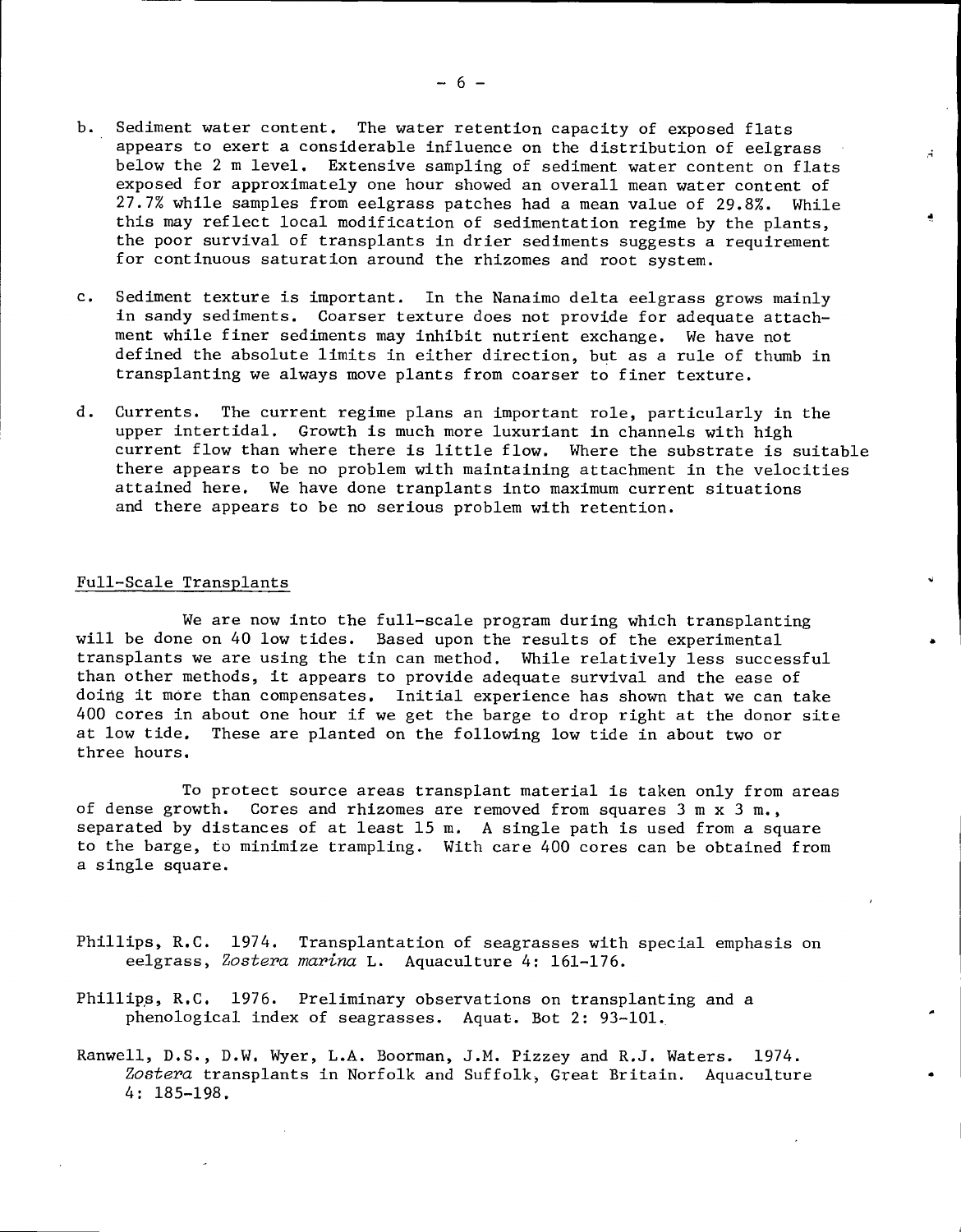## Conditions favouring the growth of eelgrass (Zostera marina L.)

by

## Paul G. Harrison Department of Botany University of British Columbia Vancouver, B.C.

The establishment and growth of eelgrass (Zostera marina L.) is affected by many physical, chemical and biological factors but physical factors appear to be the most critical in the intertidal zone. Desiccation at low tide may limit the upper extent of eelgrass although the amount of water loss which can be tolerated is unknown. Grain size of the sediment may modify the response of the plant because mud retains water longer than does sand when the sediment is exposed at low tide. Deposition or erosion of sediment around the plants may occur quickly and may bury or wash out an established bed of eelgrass in a matter of hours or days. High currents may prevent seedlings from establishing in otherwise suitable habitats. A high sediment load in the water column may reduce light penetration at high tide and thus limit photosynthesis. Chemical factors such as concentrations of nutrients in the sediment and water may affect growth of eelgrass, but few pertinent data exist. Biological factors such as grazing are of minor importance to eelgrass, but competition with a recently introduced species (Zostera americana den Hartog) may be important in the future. In general, conditions on southern Roberts Bank are suitable for eelgrass in terms of temperature, salinity, and sediment type, but more information is needed on the factors outlined above before firm predictions can be made about the possibility of success in transplanting eelgrass to now barren areas.

#### Recommended Techniques for Transplanting Eelgrass Habitat in the Fraser River

#### Estuary

The conditions for seed germination and seedling growth are poorly known, therefore attempts to seed barren sediment are not recommended. The following program using "plugs" or "turfs" is recommended instead,

a. Z. marina should be planted only in areas of suitable substrate, water motion, exposure/submergence regime, and combined water depth and clarity as determined by studies of natural beds. Alterations to the existing environment should bear in mind the requirements of the plant.

b. Eelgrass should be moved as turfs or plugs consisting of several vegetative shoots and the undisturbed sediment around the rhizomes and roots to a depth of 10 to 15 cm.

c. Plugs should be»taken from natural eelgrass beds of high density. To minimize subsequent damage by erosion to the donor beds, plugs should be removed at least 1 m from the edge of the bed and 1 m from other plugs.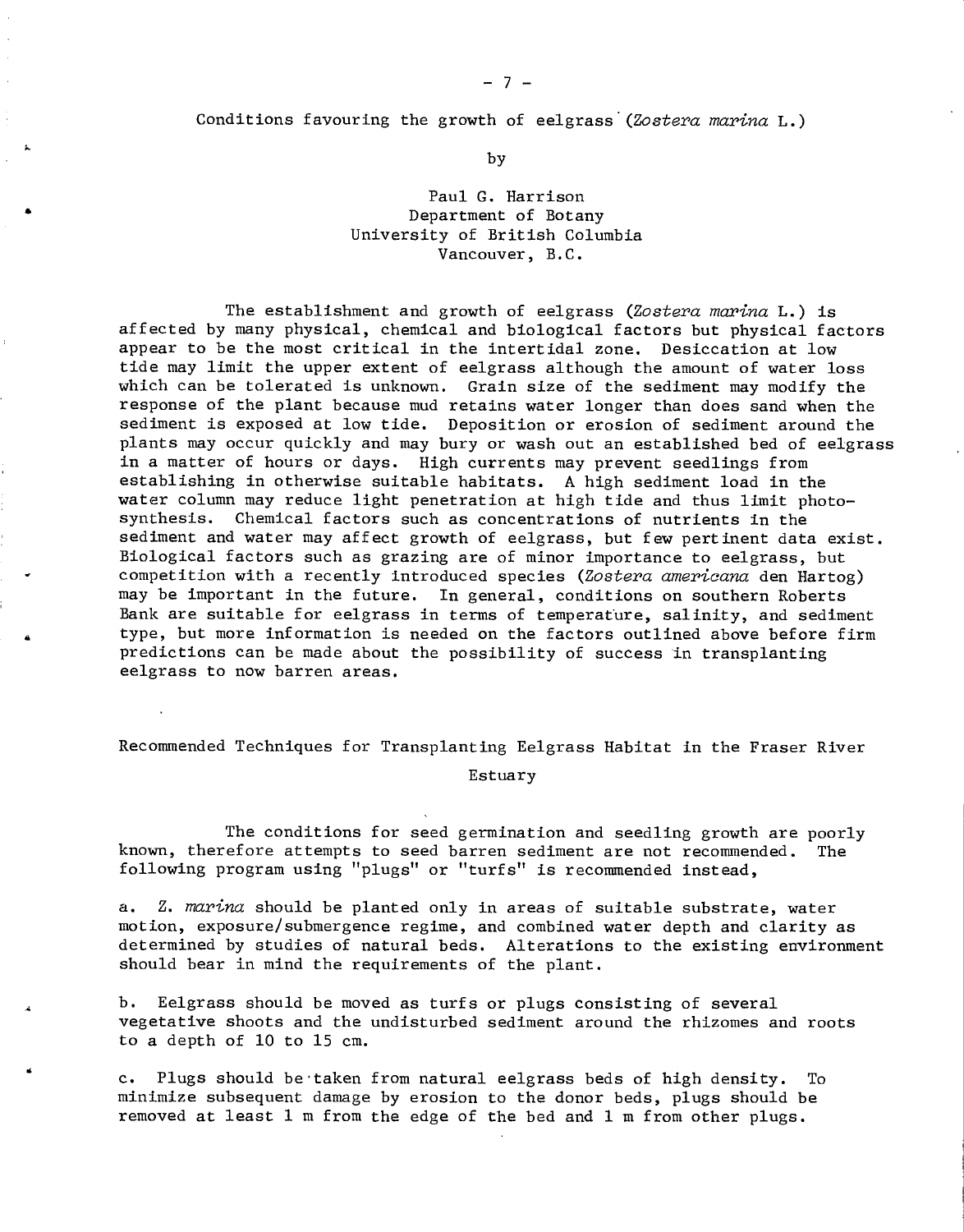d. Use of a corer or a posthole digger is recommended for removing plugs cleanly. Use of shovels as well as excessive trampling underfoot may severely damage the béds.

 $\mathbf{r}$ 

e. If plugs must be transported to a distant site they should be placed in plastic bags, pails or trays and kept moist. Loss of sediment, exposure to air, and bright sunlight must be avoided.

.f. Plugs should be placed in holes and the surrounding sediment should be packed around the plugs. One arrangement could have the plugs in rows with the position of plugs in adjacent rows alternating. Other arrangements are also possible.

g. Protective structures such as baffles or plastic screens may be used initially to prevent erosion while the transplants are rooting. Such structures may cause excessive sedimentation or erosion over the long run.

h. Transplanting should be conducted when the plants are semi-dormant or growing slowly (perhaps in February or March - by April the plants are growing quickly and may be intolerant of the stress involved in transplanting). Phillips (1976) found that transplants in June took nine months before growth was visible, whereas transplants in late winter or spring took only one or two months to become established.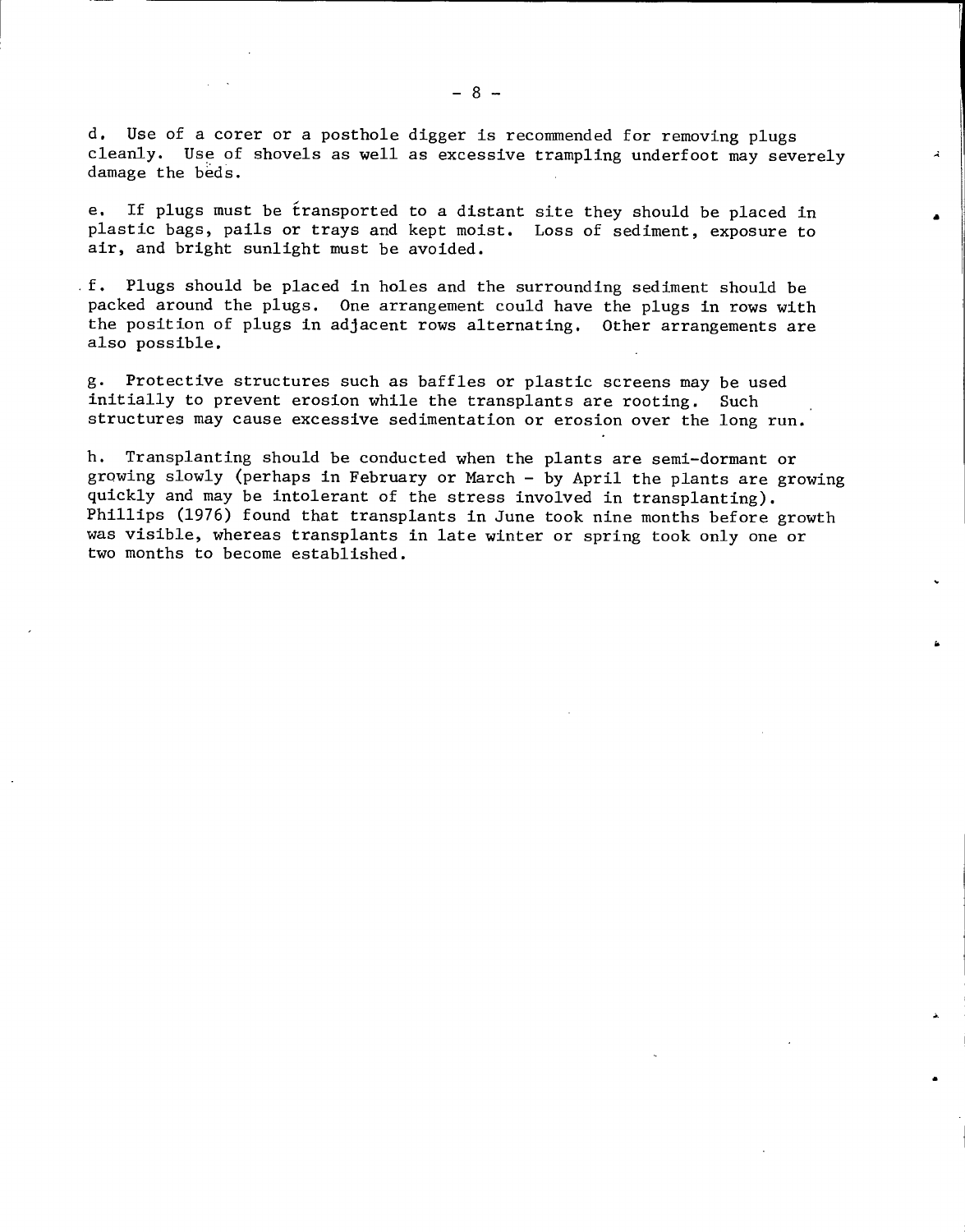## Deas Slough March Transplant Project

Initiated by R. Higgins; presented and summarized by M. Pomeroy

This study was directed at developing a marsh habitat of 1115  $m^2$ downstream from Deas Harbour marina to replace an equal area undergoing development. The donor site is described as the Sunbury area of Delta. Sediment containing root and rhizome material was scraped from the surface of the donor area in January 1979 using a front end loader and stored on land for several months prior to being placed at the transplant site in Deas slough. Plants were beginning to grow at the time the sediment was put in place May 3, 1979 using a loader. No attempt was made to return the material to the original elevation from which it was taken nor to ensure shoots were pointing upwards.

A very diverse marsh appeared soon after planting with a species being distributed throughout the intertidal range. Four transects have been established to monitor changes in species composition from high to low intertidal. The dominant species after the first year's growth is Juncus articulatus, being found at most levels. Some indication of zonation patterns is present even at this point.

Slumping and erosion around clumps or clods of transplanted material does seem to be a potential problem with this type of transplant technique.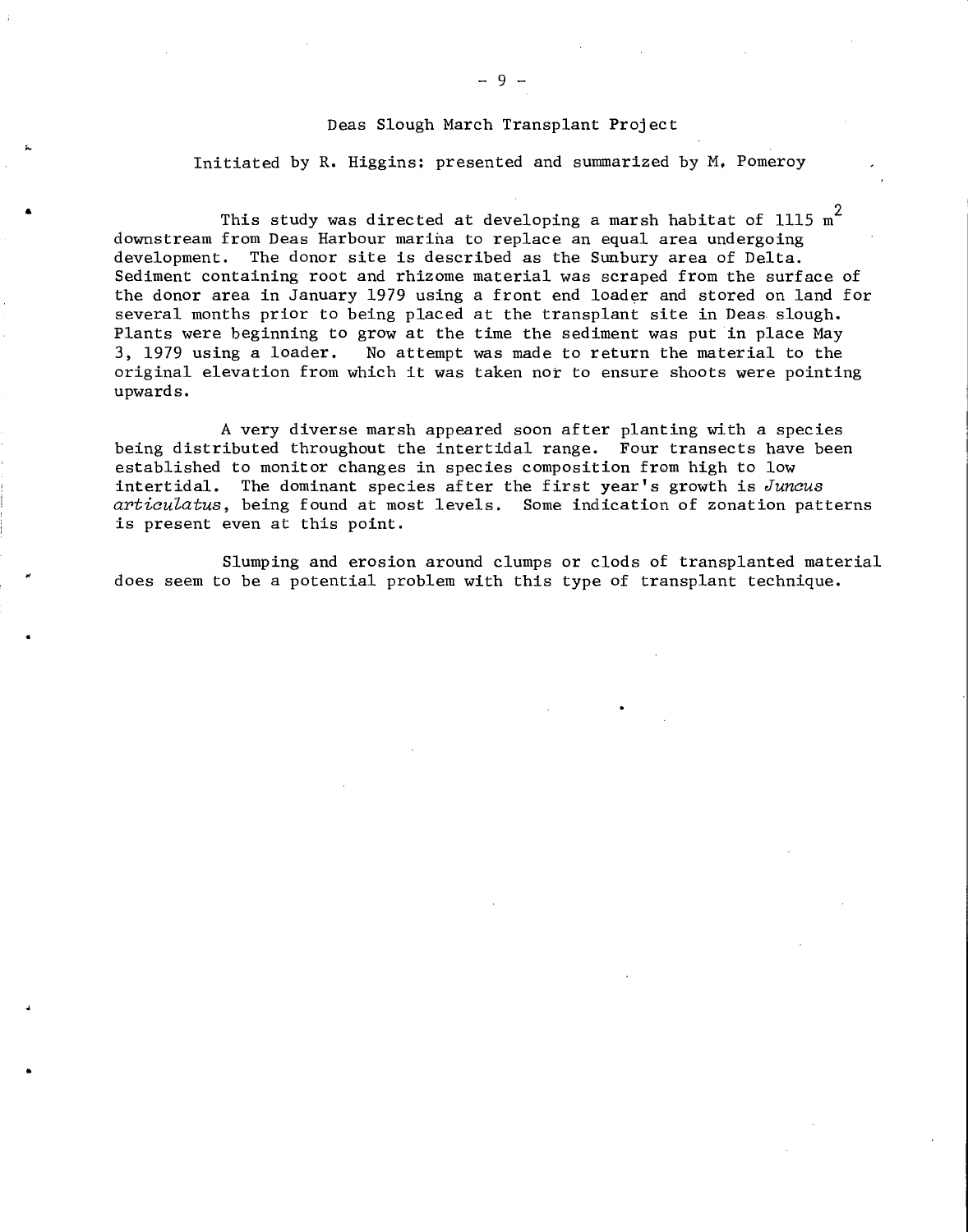### Attributes of marshes important for fish

by

## D. A. Levy Westwater Research Centre University of British Columbia Vancouver, B.C.

Fish populations in tidal channels (TC's) of the Fraser River estuary were surveyed with inter-tidal fish traps over the period of 10-17 May 1979. Eighteen sampling stations were established on Ladner Marsh, Woodward Island, Barber Island and Roberts Bank. Each site was sampled on at least 3 occasions prior to the survey to ensure a consistent sampling effort at different locations. A total of 22 environmental (habitat) variables were measured after the survey including: width of the TC mouth, the distance of the sampling station to the TC mouth, the depth of the TC, the length of the TC, the height of the surrounding marsh plants, the mean sediment particle size, the distance to the nearest sub-tidal refuge, the angular deflection of the TC to the prevailing flowing tide, the total sub-channel length, the turbidity of the water at low tide, the area of the TC, the relative elevation of the iC's, etc. The catches of the dominant fish species were used as dependent variables in a stepwise multiple regression analysis. Habitat variables were used as independent variables.

Regression equations were generated for the dominant fish species for both the first (10-13 May) and second (14-17 May) sampling dates. Results showed that a small number of habitat variables  $(1-3)$  accounted for a large proportion of the variation in fish catch numbers  $(R^2 \text{ values between } 0.48 \text{ and }$ 0.93). The most significant variables were occasionally consistent between sampling dates.

Further statistical analysis of the results is currently underway.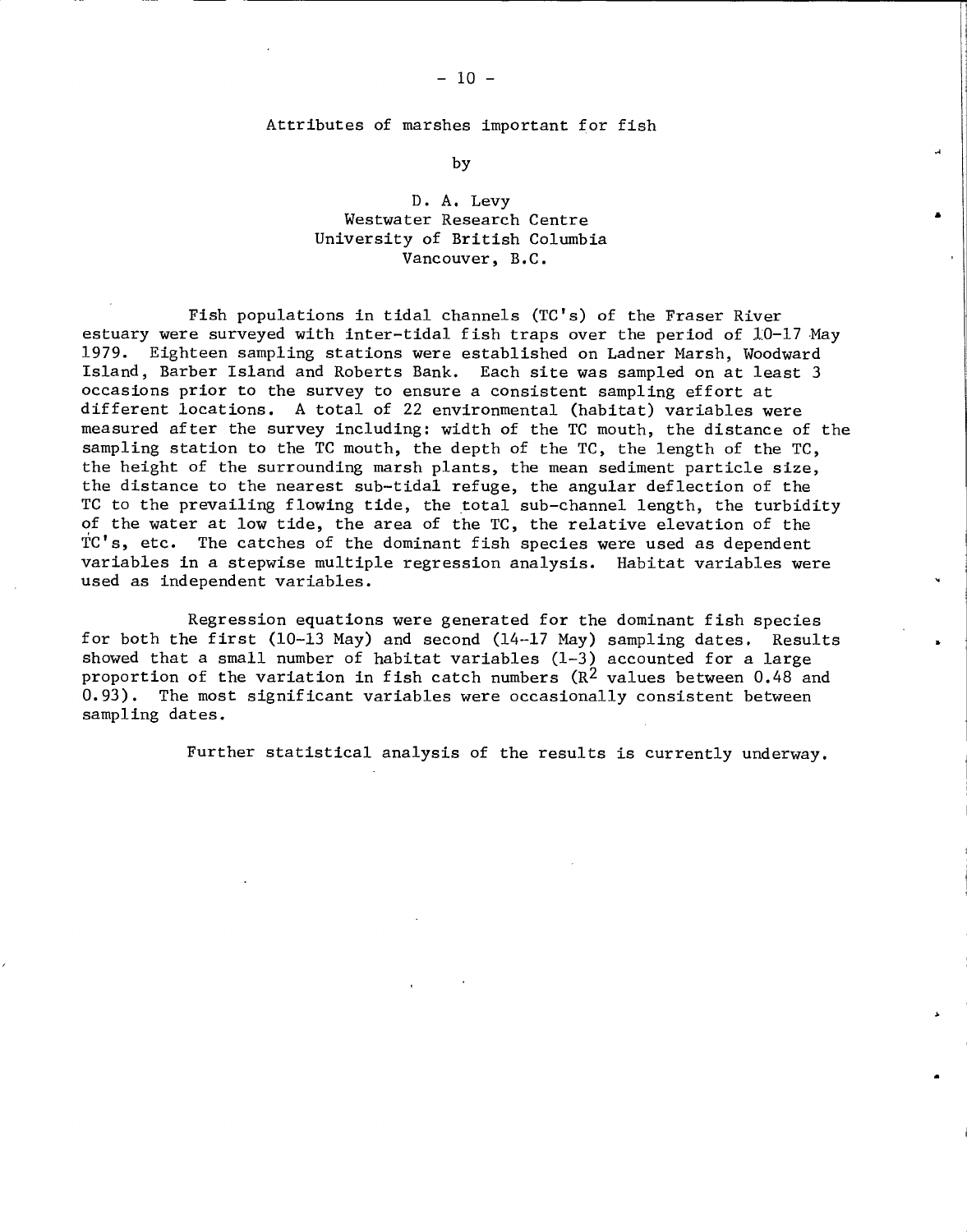#### Factors in Sand/Mud Flat Restoration

## by

## C. D. Levings Department of Fisheries and Oceans West Vancouver Laboratory 4160 Marine Drive West Vancouver, B.C. V7V 1N6

In terms of autotrophic production, sand and mud flats may equal or exceed contribution from marshes. Recent data from the Fraser estuary shows that juvenile salmonids may use "pits" in sand flats as low tide refuges. Rehabilitation of these important habitats should thereforebeconsidered. Schemes to create sand flat habitats should consider the submergence/emergence aspect of sites, as algal biomass, invertebrate abundance, and sediment type all change with elevation. Salinities may be manipulated through culverting to bring fresh water, and sea water distribution can be modified by changing elevations and hence salt wedge penetration. The surface area at specific elevations is an important index to judge the merit of rehabilitation schemes in general (Gonor 1979). Islands of sand with beaches colonized by algae and invertebrates may be feasible, recognizing that open water habitat for fish is lost.

#### Literature Cited

Gonor, J.J. 1979. An evaluation of the ecological basis of mitigation requirements in Oregon statewide estuarine resources planning. p. 93-102 in The Mitigation Symposium. Gen. Tech. Rep. RM-65. Rocky Mountain Forest and Range Experiment Station, Forest Service, U.S. Dept. of Agriculture, Fort Collins, Colorado. (Held July 16-20 1979, Colorado State University, Fort Collins, Colorado).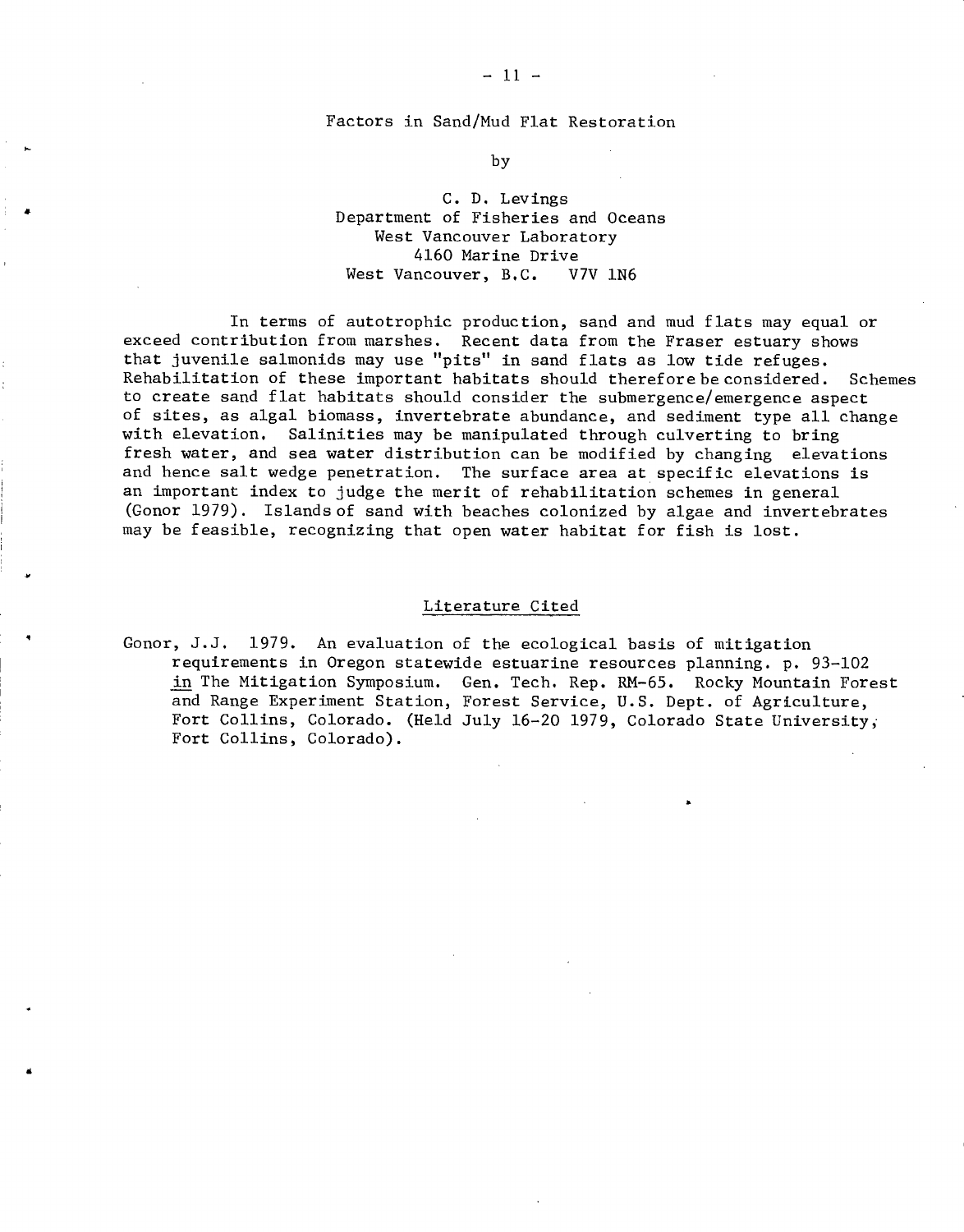## Current activities of the Geological Survey of Canada in the Nanaimo estuary/delta

by

x

## J. Luternauer Geological Survey of Canada Pacific Geoscience Center, Sidney, B.C.

- l. Preparing a detailed map of substrate types/depositional environments on the intertidal zone and subtidal area adjacent to the delta.
- 2. Obtaining photographs of subtidal sedimentary-biological environments adjacent to the delta.
- 3. Compiling all airphotos obtained of the tidal flats at low tide from which historical morphologic changes can be mapped.
- 4. Preparing for publication a B.Sc. thesis by J. Leroux (prepared under supervision by GSC and UBC) titled "Evaluation of the morphosedimentologic character of a section of the Nanaimo River Delta tidal flats using photogrammetric techniques".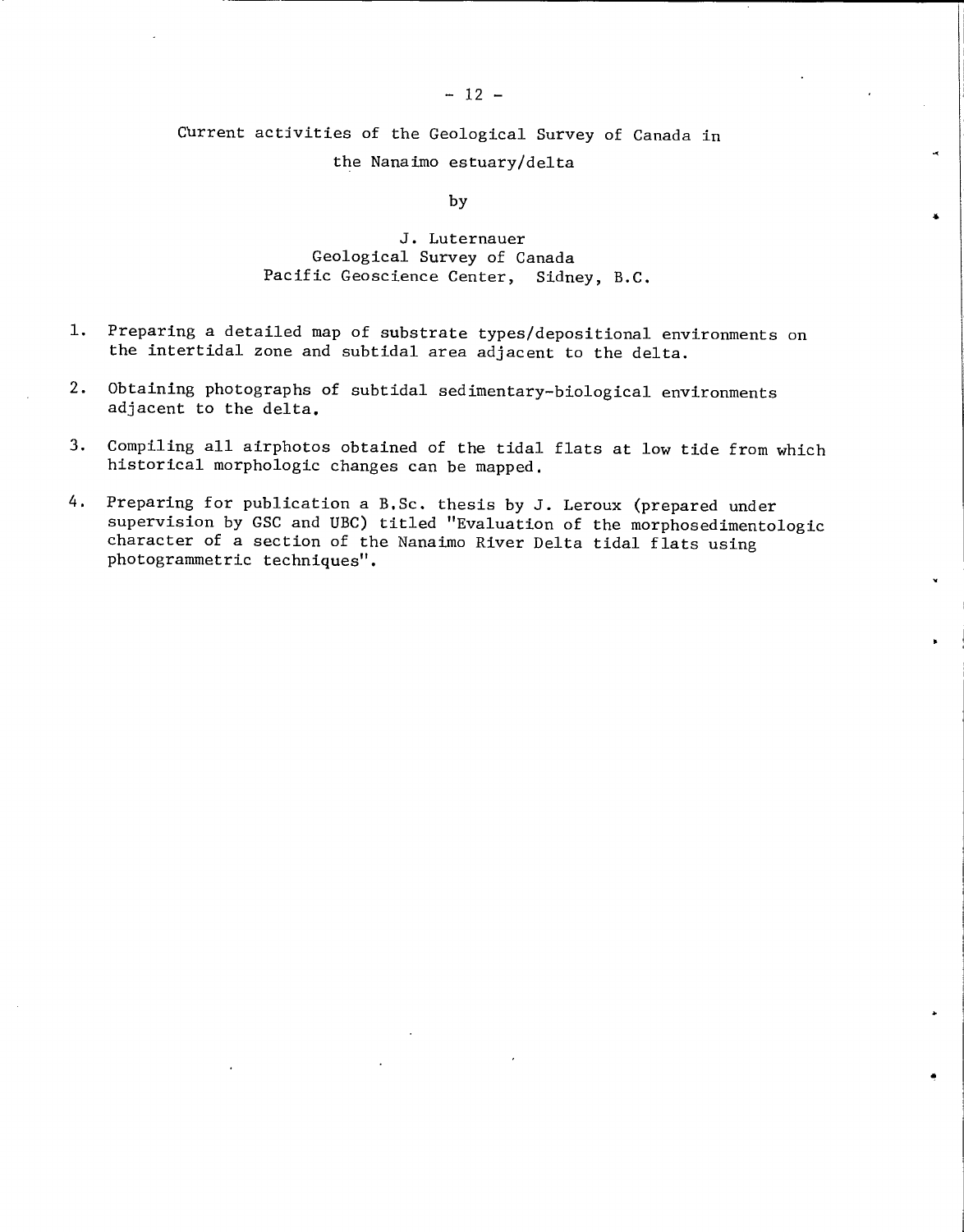by

W. M. Pomeroy and C. D. Levings Department of Fisheries and Oceans Habitat Protection Division West Vancouver Laboratory West Vancouver, B.C.

#### Introduction

Transplantation of marsh vegetation as a means of habitat stabilization and rehabilitation has been carried out in estuaries and rivers of the United States for some time. However, little use has been made of this technique of estuarine rehabilitation in Canada. The present pilot study was undertaken to:(l) determine the best method for collecting, transporting and planting marsh vegetation; (2) identify the best species to transplant into an area and; (3) identify factors (physical, chemical and/or biological) which may influence the success of transplantation. This report presents some preliminary findings after one season's growth in 1979.

#### Methods

•

Three sites were selected on the estuary representing different habitat types within the range of  $2.5-3.5$  m above chart datum (Table 1, Fig. 2). This elevation is suggested as having optium submergence/emergence ratios for marsh vegetation selected as transplant species (Carex lyngbyei, Scirpus americanus and S. maritmus) common on the marsh.

Donor sites were matched as closely as possible to transplant sites with respect to sediment grain **size,** salinity and organic content, percent water content as well as elevation. The donor site for Iona posed the greatest problem in trying to find an area of high enough salinity. An area off L'ulu Island at the foot of Francis Street was selected, having the highest salinity in the *Scirpus* zone on the foreshore (Fig. 2).

Carex was taken from Steveston Island for Iona as a trial in long distance, wide salinity range transplants. Transplant material for the other 2 sites came from Steveston Island, requiring short distance transport (Fig. 1).

Transplants were carried out in January and February when marsh vegetation was dormant. Sediment plugs 10 x 15 cm (1 kg) were taken at low tide at 1 m intervals, placed in herring skiffs and towed to the transplant site at high tide. On the following low tide, the plugs were planted at 1 m intervals. Snow fence was initially placed around the quadrats to stop washout of the newly planted plugs. However, the fence was removed by wave action and as few plugs washed out, was considered unnecessary.

Monitoring of donor and transplant sites is continuing as outlined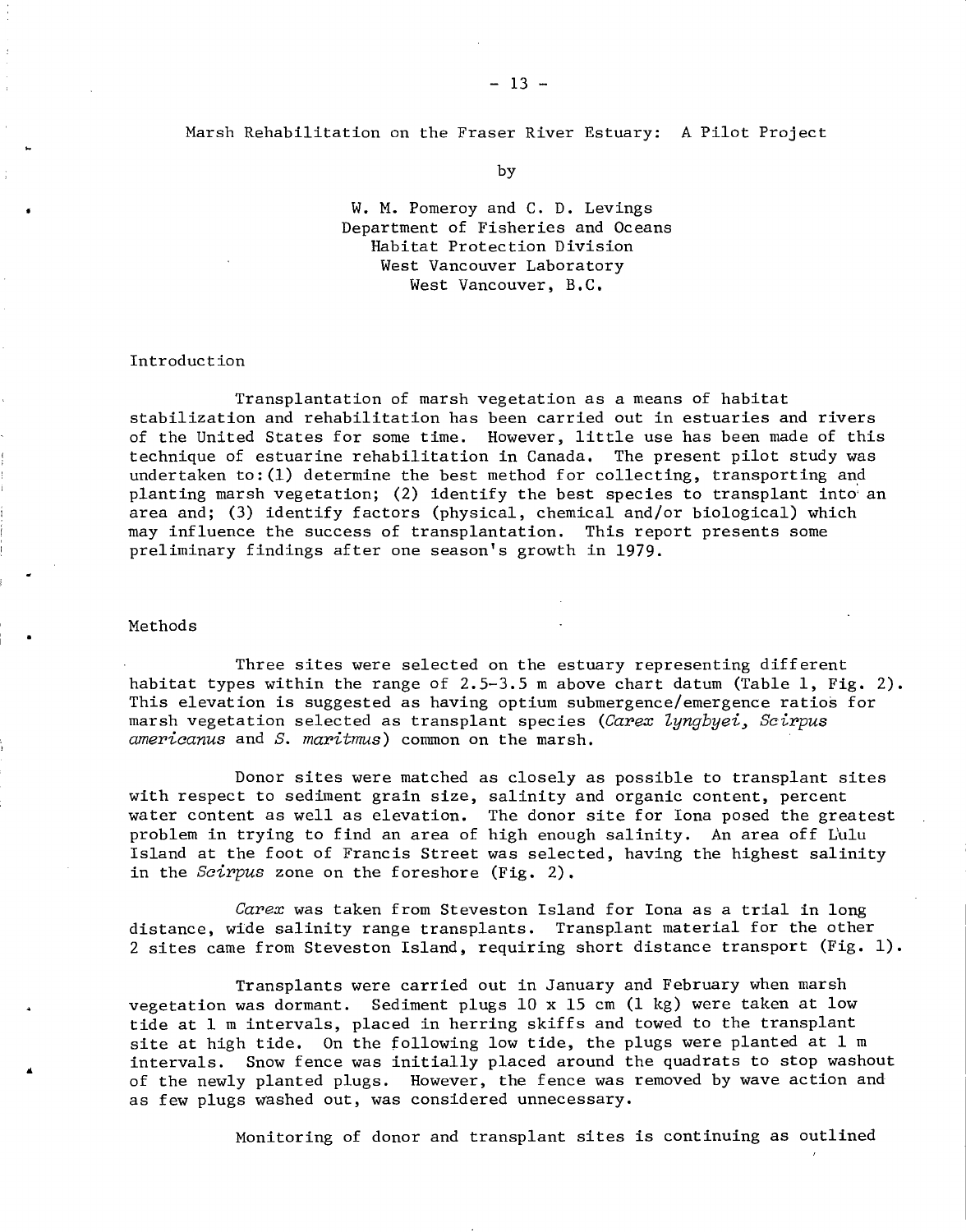in Table 2.

Results and Discussion

Donor Sites

It is very apparent that in order to minimize any adverse effects of plug removal, donor sites must be selected carefully. Soft, sandy substrates such as on the river side of Steveston Island make excellent donor sites, the holes filling almost immediately after plug removal. However, there is some problem with maintaining the cores intact during transportation. The next preferred type of donor site is one of soft sediment away from hummock areas. The inside of Steveston Island (Carex) and the Francis Road site (Scirpus) are representative. In these areas the effects of plug taking and tramping in the soft, fine sediments were evident for about  $1\frac{1}{2}$  - 2 months after which no signs were present that plugs had been removed from the area.

The least desirable area for plug removal is firm hummocks  $(i.e.$ foreshore of Lulu Island). On these areas the plug holes were still evident <sup>6</sup>months after plug removal, only being about 3/4 filled by sediment. There were even a few cases of plug holes joining to form small pools (ca. 0.25 m across) at this time. However, 9 months after plug removal holes on the hummocks had filled in and pools which had been created were not getting larger.

#### Transplant Sites

At the Steveston Island and Albion sites growth of transplants was very successful while at Iona only minimal short term growth occurred. Lack of growth in the latter is attributed to high energy (waves), compact sediments and high salinity ( $> 15^{\circ}/\infty$ ). Of these, salinity appears to be a major factor with shoots of Carex lyngbyei and Scirpus spp. requiring a low salinity period for initiation of growth. The seasonal salinity patterns at Steveston Island donor site and the Steveston and Albion transplant sites were quite similiar (Fig. 3). Salinity at Albion began to rise in July - early August with an accompanying decrease in growth and health of the plants. The Francis Road donor site off Lulu Island with a high salinity during the transplant period in January had a significant salinity drop during the summer growth period. Iona did not have this salinity drop. These results suggest that salinity is important in initiating and determining the duration of growth.

The number of transplanted plugs growing continued to increase, reaching a mid-summer maximum of both transplant species (Table 3). At the Albion site success of  $Scirpus$  and  $Carex$  plugs were about the same, reaching 75 and 71%, respectively in July. Little elevation effect was evident aside from September when Scirpus plug growth increased from 27% in the lowest elevation row to 82% at mid quadrat. Plug success on Steveston Island was comparable, with maxima of 71% for Scirpus and 67% for Carex in July (Table 3). Elevation effects were clear for  $Carex$  (31% to 87% per row at the highest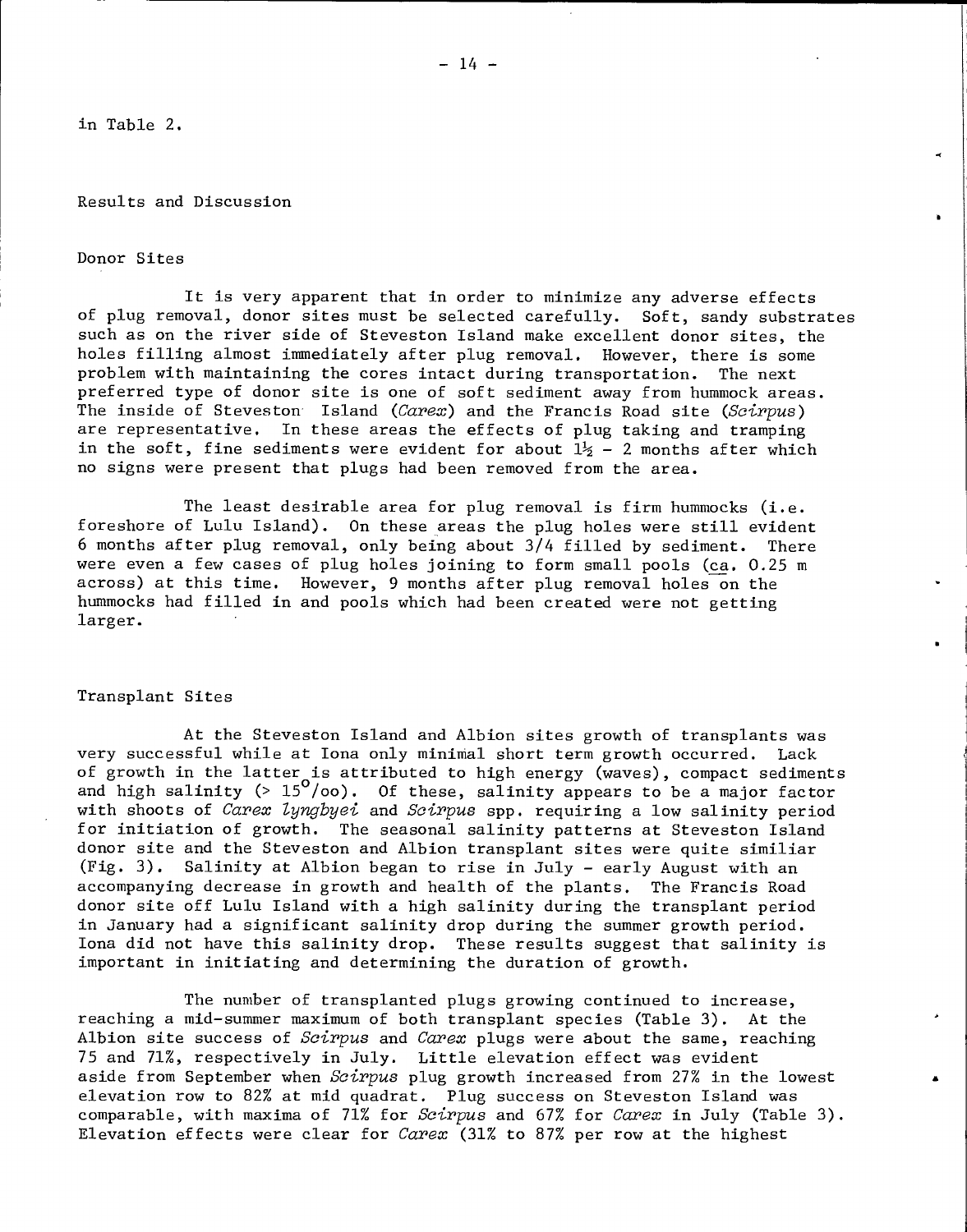#### elevation).

Transplant plugs of Carex and Scirpus on Steveston Island had greater shoot density per plug compared to those at Albion (Fig. 4). Carex rose from an initial planting density of 3 to a mean of 14 at Steveston and 11 at Albion. Scirpus plugs had a mean of 9 shoots at Steveston and 5 at Albion during the period of maximum growth. Although the plug success at both sites was about the same, as previously noted, there does appear to be a restriction of growth at Albion. A salinity increase beginning in July when shoot density levelled off may be responsible.

Mean shoot height for Carex (40 cm) was ca.  $1/3 - 1/4$  that recorded at the donor site. A similar reduction in height was noted for  $Scirpus$ , about  $\frac{1}{2}$  that in the donor site. This is to be expected as the plants are acclimating to a new environment, putting a greal deal of energy into rhizome and root growth. The mean shoot height for both transplant species appears to be higher at Albion (Fig. 4). This, however, may not be the true situation since waterfowl appeared to be grazing the plants at Steveston much more than at Albion.

Rhizome extension is an indicator of good growth and potential for stabilization and cover. Extension by Carex was about half that recorded for Scirpus and Eleocharis palustris, a "contaminant" species in the plugs (Table 4). The latter two plants had such extensive rhizome growth that the 1 m area between plugs was filling in rapidly after one season. In view of extension rates, Scirpus and Eleocharis would appear to be good for stabilizing substrates initially. Carex with its lower rhizome extension and greater above surface biomass would be less valuable for stabilization but of greater importance as a source of organics and detritus. Carex also acts as low tide refugia for amphipods with none being recorded from around Scirpus within the same quadrat. Benthic algae (filamentous forms) became entangled in the Carex shoots and began extensive growth around the plugs.

As yet the data on sediment chlorophyll, organic and C/N content and microalgal colonization have not been worked up. These and a more detailed discussion of results presented above will appear in a future publication. To date, results indicate that it is feasible to carry out transplants on the Fraser estuary using techniques outlined. Good growth can be expected by selecting donor and transplant sites carefully.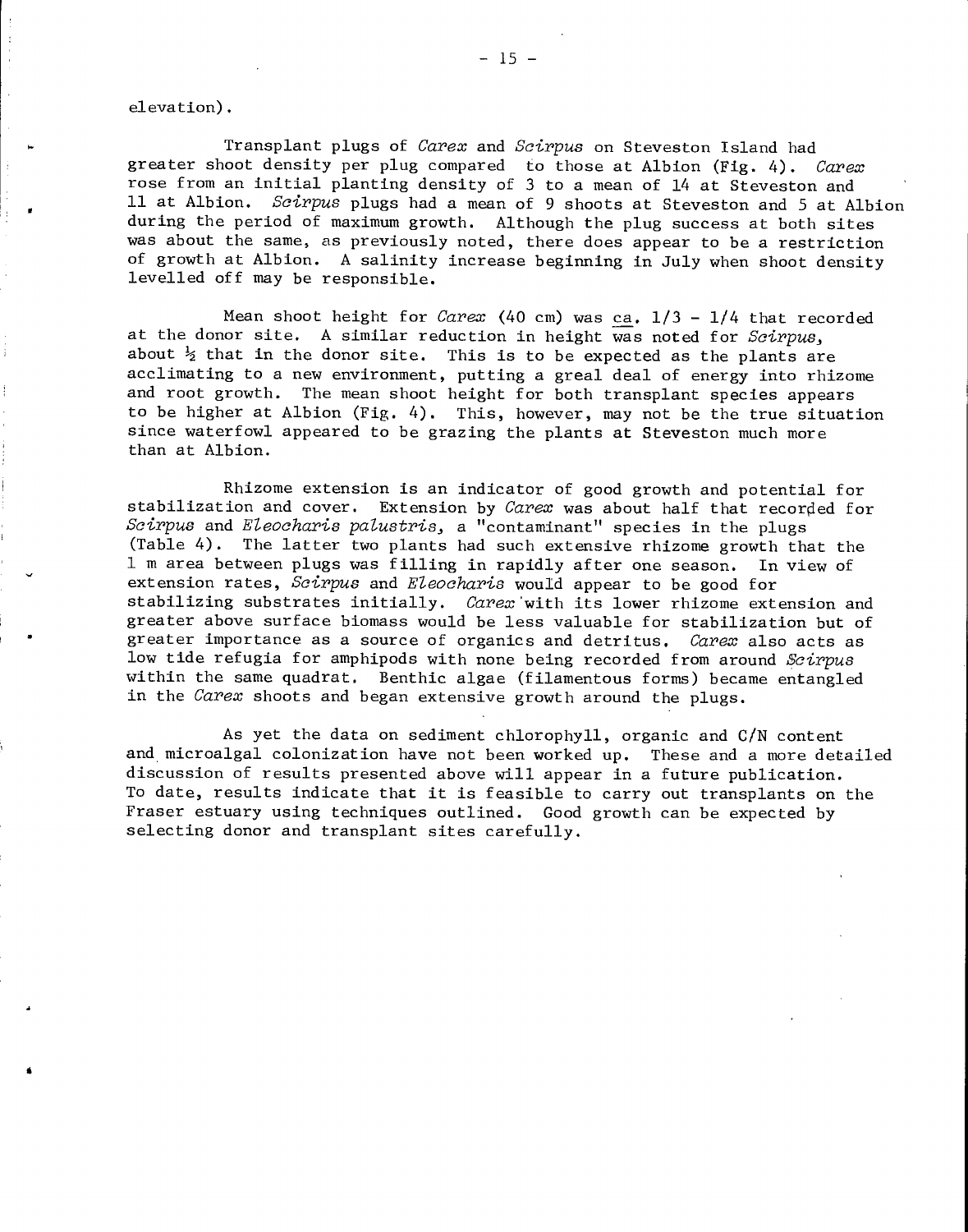Tidal re-activation and salmonid utilization of a portion of the Englishman River Estuary, Vancouver Island, British Columbia

by

B.D. Tutty and B.A. Raymond Resource Services Branch Habitat Protection Division Department of Fisheries and Oceans Vancouver, B.C. V6E 2P1

The knowledge of the importance of estuarine habitat for rearing fry of the chum salmon, (Oncorhynchus keta), has gradually evolved (e.g. Mason 1974; Healey 1979; Sibert 1979). Delayed seaward movement from spawning streams may be of adaptive value to chum fry if associated with sufficient epibenthic food prey items and covering habitat in estuaries. The Englishman River estuary located at Parksville, Vancouver Island, B.C. was the location of a rehabilitation program to tidally re-activate a previously dyked and alienated estuarine slough habitat in the northern portion of the Englishman River flats. In 1969 a sea dyke had been constructed that cut off 218 acres (88 ha) from tides  $5$  16 ft (4.9 m) over chart datum. On March 27, 1979 a 10 meter breach was excavated in the sea dyke so that tidal inundation would once again occur.

The main purpose of this study was to rehabilitate the estuary and ascertain whether any juvenile salmonids would gain access and utilize this new habitat. Also the succession of epibenthic and benthic invertebrate communities was measured inside and adjacent to the breached dyke so that dietary selection by salmonids captured during the study could be better understood. A series of fish trapping and benthic sampling surveys were completed to assess whether salmonid rearing occurred in the re-activated estuary. Significant rearing by chum fry did occur during April and May 1979 and the prey found in their stomach contents appeared to be most representative of invertebrates found in the epibenthos of the re-activated estuary.

#### LITERATURE CITES

- Healey, M.C. 1979. Detritus and juvenile salmon production in the Nanaimo River estuary: I. Production and feeding rates of juvenile chum salmon (Oncorhynchus keta). J. Fish. Res. Board Can. 36: 488-496.
- Mason, J.C. 1974. Behavioural ecology of chum salmon fry in a small estuary. J. Fish Res. Board Can. 31: 83-92.
- Sibert, J. 1979. Detritus and juvenile salmon production in the Nanaimo River estuary: II Meiofauna available as food to juvenile chum salmon. J. Fish. Res. Board Can. 36: 497-503.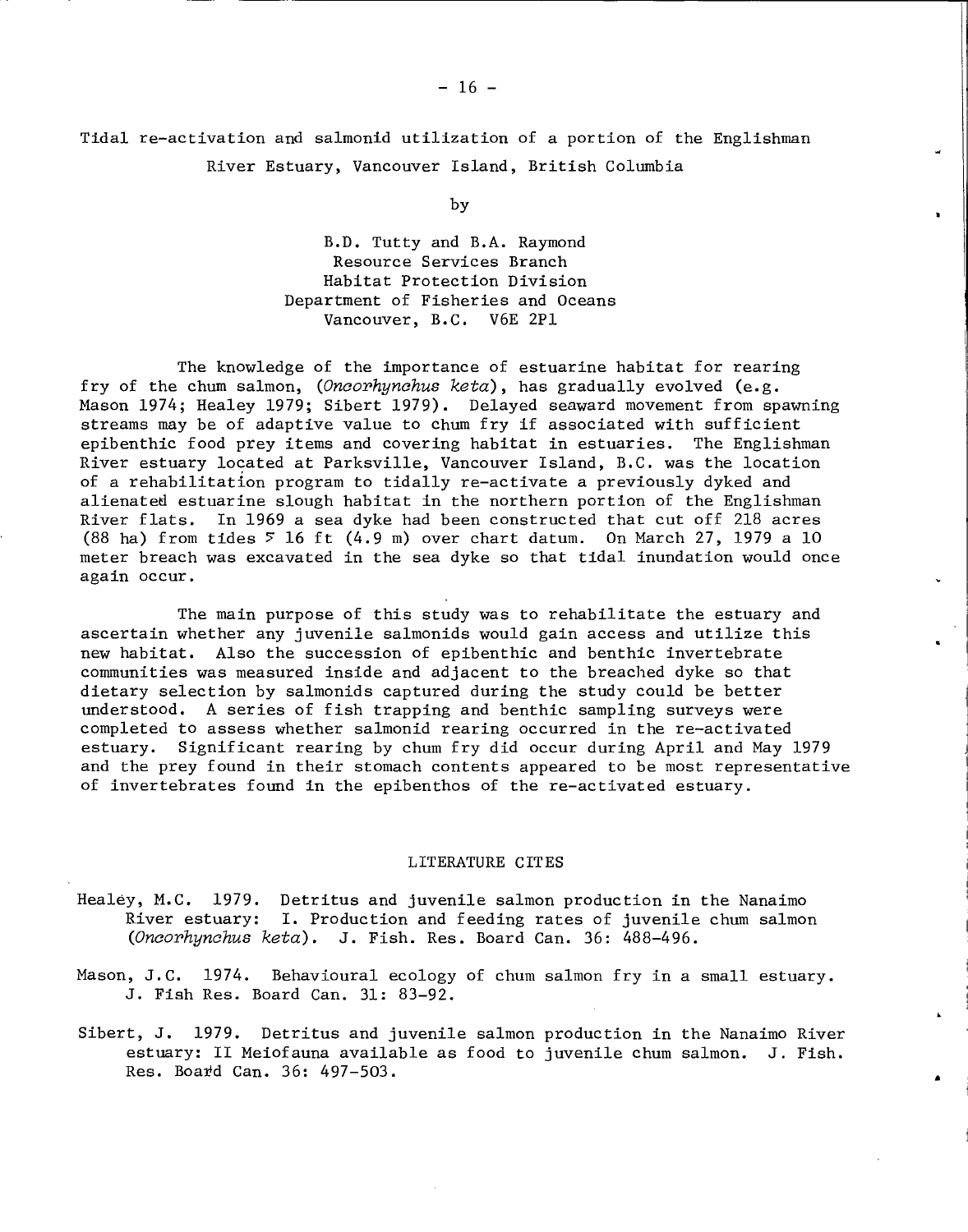| Area                                | Characteristics<br>$\sim$                                                                                                                                                                                                                                 |
|-------------------------------------|-----------------------------------------------------------------------------------------------------------------------------------------------------------------------------------------------------------------------------------------------------------|
| Steveston<br>Island<br>(south side) | - river site with strong current and wave action<br>- soft coarse sand typical of newly deposited<br>dredge spoil<br>$-$ salinity $3-15^{\circ}/\infty$<br>- existing adjacent marsh of <i>Eleocharis</i> and <i>Scirpus</i><br>$-40 \times 15$ m quadrat |
| Albion                              | - foreshore site open to wave and currents<br>- coarse to fine sand similiar to settled dredge<br>spoil<br>$-$ salinity 3-25 <sup>0</sup> /00<br>- extensive existing adjacent marshes of Scirpus<br>$-35 \times 15$ m quadrat                            |
| Iona Flats                          | - high energy foreshore area with wave focusing<br>and moving sand waves<br>- bounded by two jetties<br>$-$ salinity $10-25^{\circ}/\infty$<br>- very small existing marsh of Scirpus<br>$-50$ x 50 m and 40 x 15 m quadrats                              |

Table 1. Description of transplant sites at the Fraser estuary.

r

÷

,

©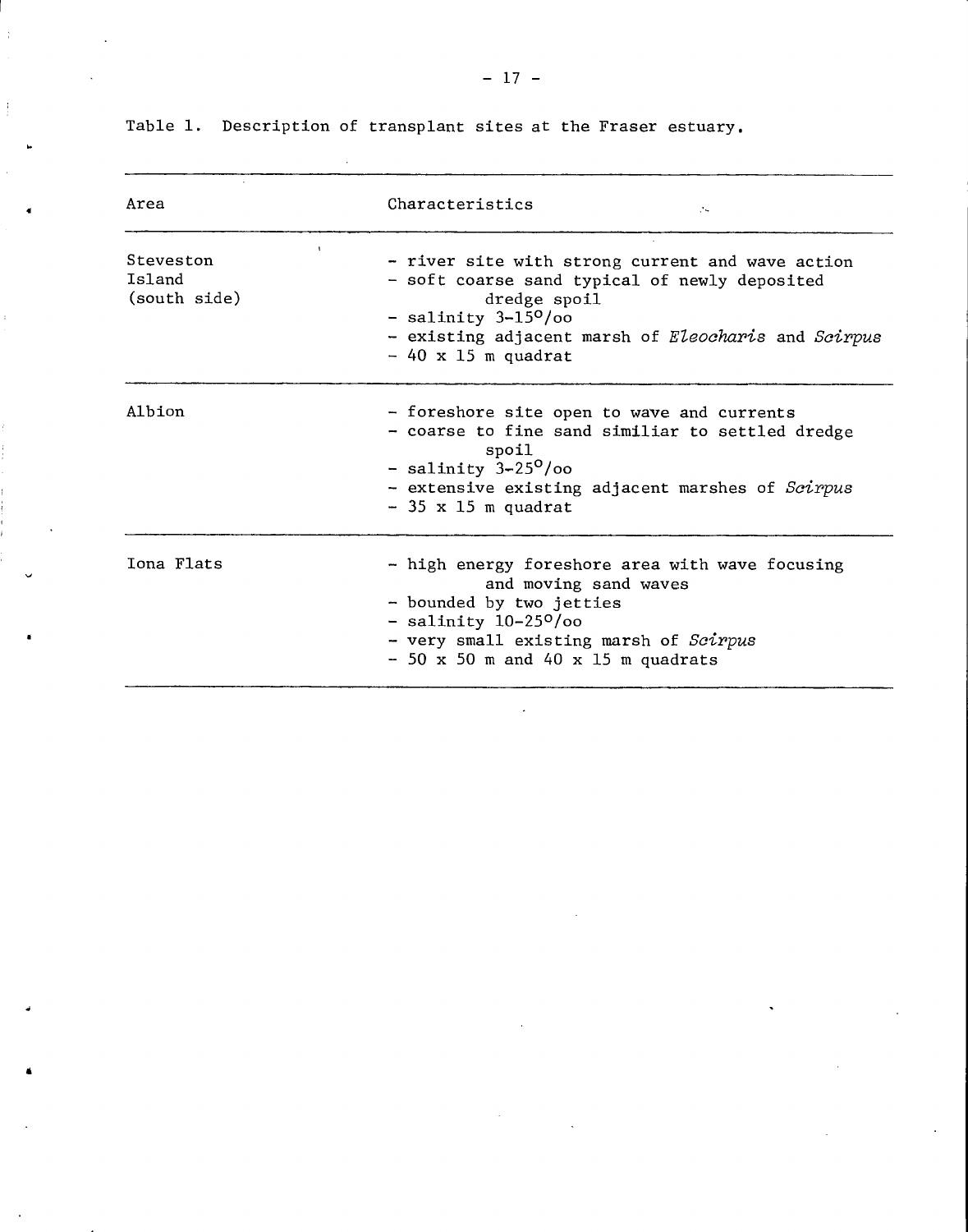Table 2. Outline of sampling at donor and transplant sites at the Fraser estuary.

#### DONOR SITE

Fill in of plug holes Erosion of holes Shoot height and number Rhizome extension into plug holes Salinity, percent water content of sediment at surface and 1 m Surface grain size and algal species composition

## TRANSPLANT SITE

A. Plants

Plug success Shoot height and number (also in natural adjacent vegetation) Seed production Grazing effect Rhizome extension Effect of sand coverage

ò

- B. Substrate (within quadrat and outside controls)
- 1. Surface and rhizome level

Salinity, organic content and percent water

2. Surface

Algal colonization and chlorophyll content Organic and carbon/nitrogen content Colonization by invertebrates Grain size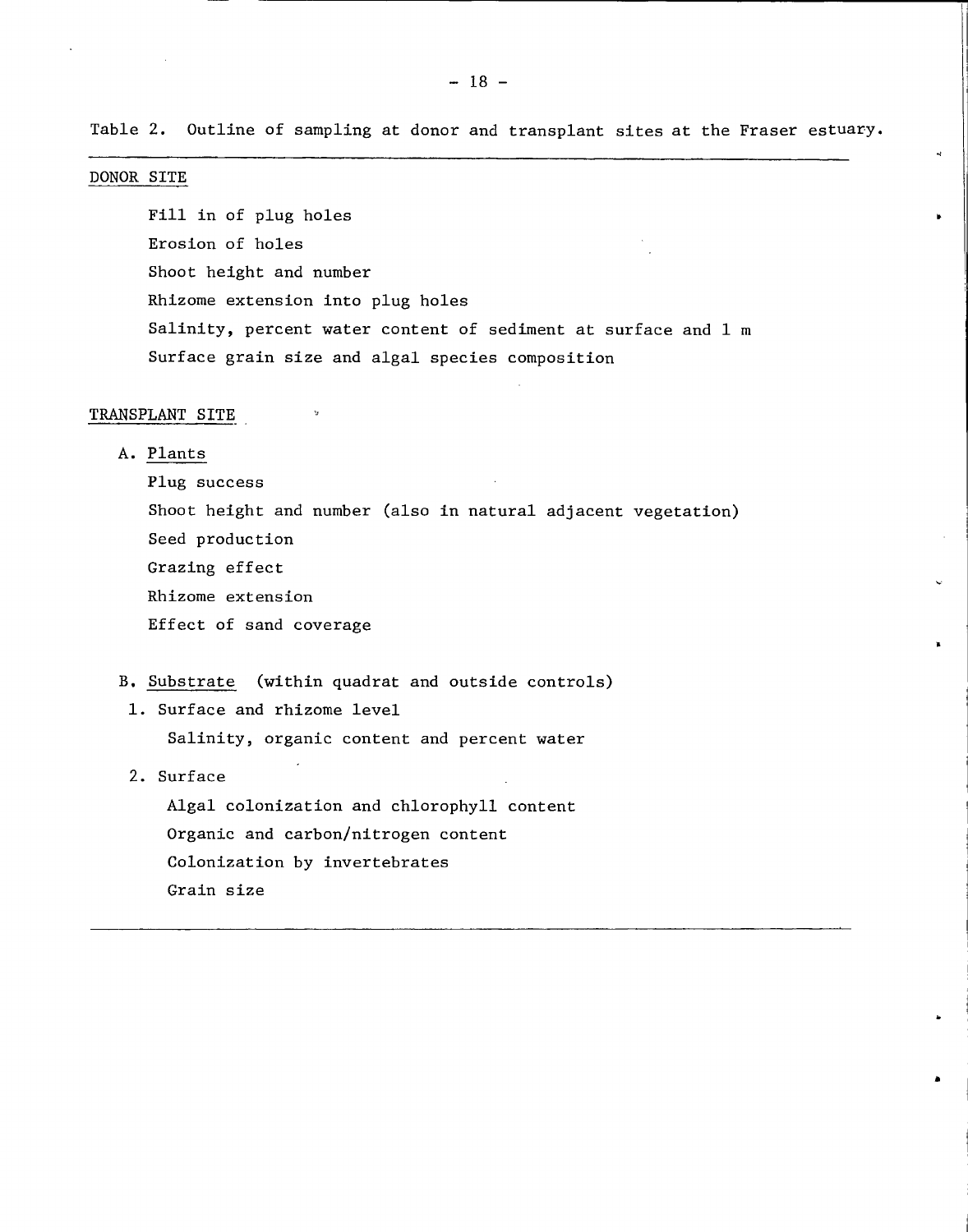|                     | Row                 | May 19 | May 23 | June 7 | June 22       | July 9          | Aug. 22        | Sept.18 | Oct.17  |
|---------------------|---------------------|--------|--------|--------|---------------|-----------------|----------------|---------|---------|
|                     | $\overline{c}$      | 16     | 21     | 21     | 26 $(67)^{a}$ | 26              | 18             | 17(44)  | 17 (44) |
| <i>Scircanus</i>    | 3                   | 19     | 31     | 27     | 28 (72)       | 29              | 26             | 27 (69) | 23 (60) |
|                     | 4                   | 22     | 28     | 27     | 27 (69)       | 27              | 21             | 19 (49) | 18 (46) |
|                     | 5                   | 26     | 29     | 28     | 28 (72)       | 27              | 26             | 26 (67) | 26 (67) |
|                     | 6                   | 23     | 26     | 25     | 24(63)        | 25              | 20             | 22 (56) | 21(54)  |
|                     | $\overline{7}$      | 28     | 35     | 37     | 34 (87)       | 33              | 31             | 30(77)  | 30 (77) |
|                     | 8                   | 25     | 28     | 28     | 29 (76)       | 29              | 26             | 25(64)  | 25 (64) |
|                     | 9                   | 22     | 25     | 26     | 25(65)        | 25              | 24             | 23(59)  | 21(54)  |
|                     | Percent plug growth | 58     | 71     | 70     | 71            | 71              | 62             | 61      | 58      |
|                     | 10                  | 11     | 10     | 12     | 11 (28)       | 11              | 12             | 12(31)  | 12 (31) |
|                     | 11                  | 15     | 14     | 16     | 18 (46)       | 19              | 21             | 19 (49) | 21 (49) |
| Whabber             | $12\,$              | 32     | 31     | 31     | 33 (85)       | 34              | 33             | 32 (82) | 32 (82) |
|                     | 13                  | 28     | 31     | 31     | 30 (77)       | 32              | 29             | 30 (77) | 30 (77) |
|                     | Ъ<br>14             | 33     | 33     | 34     | 35 (90)       | 35 <sub>1</sub> | $\frac{34}{1}$ | 34(87)  | 34(87)  |
| Percent plug growth |                     | 61     | 61     | 64     | 65            | 67              | 66             | 65      | 66      |

Table 3. Number of transplant plugs growing in Steveston and Albion quadrats. n = plug number per row.

 $\mathbf{r}$ 

 $\epsilon$ 

 $\sim$  $20<sub>1</sub>$  $OPTIPCDONOMADIM$ 

 $\bar{z}$ 

 $\mathsf a$ percent growing in each row on date indicated.

 $\mathbf b$ most landward and highest in elevation.  $\overline{6}$ 

۳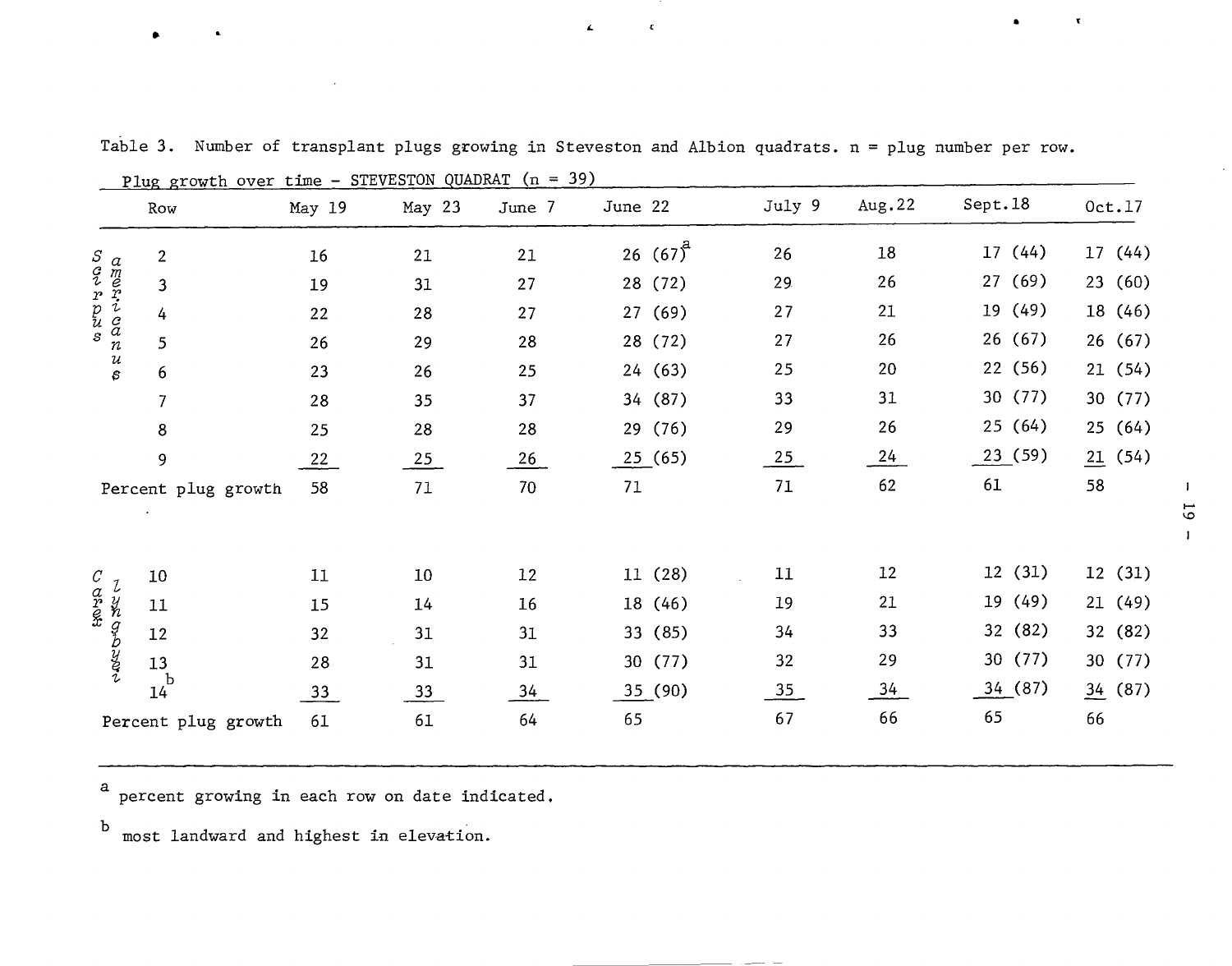Table 3. Continued

ALBION QUADRAT

 $\mathcal{L}$ 

 $\mathbf{r}$ 

|                              | Row |                     | May 14          | May 23          | June 7 | June 22 | July 9          | Aug. 22        | Sept.18 |
|------------------------------|-----|---------------------|-----------------|-----------------|--------|---------|-----------------|----------------|---------|
|                              |     | 2 $(n=26)$          | 13              | 13              | 15     | 19 (73) | 19              | 13             | 7(27)   |
|                              |     | 3 $(n=24)$          | 6               | 10 <sub>1</sub> | 14     | 14 (58) | 13              | 14             | 11(46)  |
| <b>SGLARES</b><br>AMERICANAS |     | 4 $(n=25)$          | 12              | 15              | 11     | 14 (56) | 15              | 13             | 11(44)  |
|                              |     | 5 $(n=33)$          | 13              | 22              | 26     | 25(76)  | 27              | 21             | 17(51)  |
|                              |     | 6 $(n=33)$          | 14              | 22              | 26     | 26 (79) | 26              | 24             | 21(64)  |
|                              |     | 7 $(n=33)$          | 12              | 21              | 27     | 30(91)  | $\overline{31}$ | $\frac{28}{1}$ | 27(82)  |
|                              |     | Percent plug growth | 40              | 59              | 68     | 74      | 75              | 65             | 54      |
|                              |     |                     |                 |                 |        |         |                 |                |         |
|                              |     | $8(n=36)$           | 19              | 20              | 23     | 21 (58) | 25              | 22             | 20 (55) |
| Coccoc                       |     | 9 $(n=36)$          | 19              | 20              | 26     | 28 (78) | 28              | 27             | 27 (75) |
|                              |     | $10 (n=36)$         | 23              | 24              | 24     | 24 (67) | 24              | 24             | 24 (67) |
|                              |     | $11 (n=36)$         | 15              | 20              | 16     | 21(58)  | 23              | 18             | 18 (50) |
| lyngbyel                     |     | $12 (n=36)$         | 23              | 23              | 27     | 25 (69) | 27              | 26             | 25 (70) |
|                              |     | $13$ (n=36)         | 28              | 25              | 26     | 27 (52) | 27              | 27             | 27 (75) |
|                              |     | $14$ (n=36)         | 17 <sub>2</sub> | 20 <sub>2</sub> | 22     | 22(61)  | 26              | 23             | 22(61)  |
|                              |     | Percent plug growth | 41              | 60              | 65     | 67      | 71              | 66             | 65      |

 $\mathcal{L}$ 

 $\sim$  .

ċ

 $\tilde{\mathbf{r}}$ 

 $\pmb{J}_i$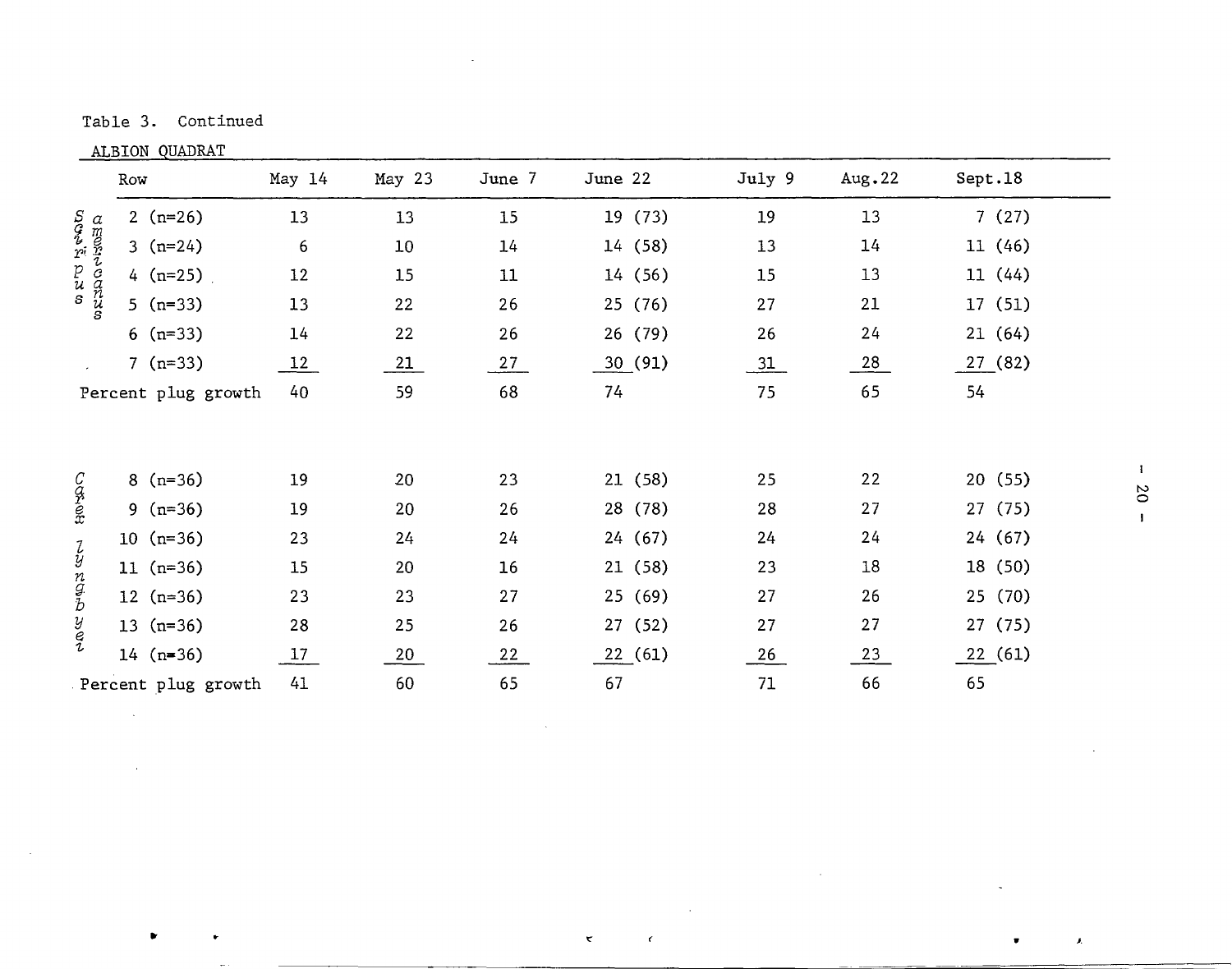| <b>SPECIES</b> | JUNE             | JULY   | ${\bf AUGUST}$ | SEPTEMBER |  |
|----------------|------------------|--------|----------------|-----------|--|
| Eleocharis     |                  |        |                |           |  |
| Albion         | $\overline{7}$   | 12     | 29             | 36        |  |
| Steveston      | 5                | $14\,$ | 30             | 37        |  |
|                |                  |        |                |           |  |
|                |                  |        |                |           |  |
| Scirpus        |                  |        |                |           |  |
| Albion         | 5                | 14     | 31             | 35        |  |
| Steveston      | $\boldsymbol{6}$ | 21     | 35             | 37        |  |
|                |                  |        |                |           |  |
|                |                  |        |                |           |  |
| Carex          |                  |        |                |           |  |
| Albion         | $\mathtt{Nil}$   | 9      | 17             | $19\,$    |  |
| Steveston      | $\mathtt{Nil}$   | $11\,$ | $18\,$         | 20        |  |
|                |                  |        |                |           |  |

Table 4. Mean rhizome extension in cm recorded for the 1979 growth period for transplants at the Fraser estuary.

 $- 21 -$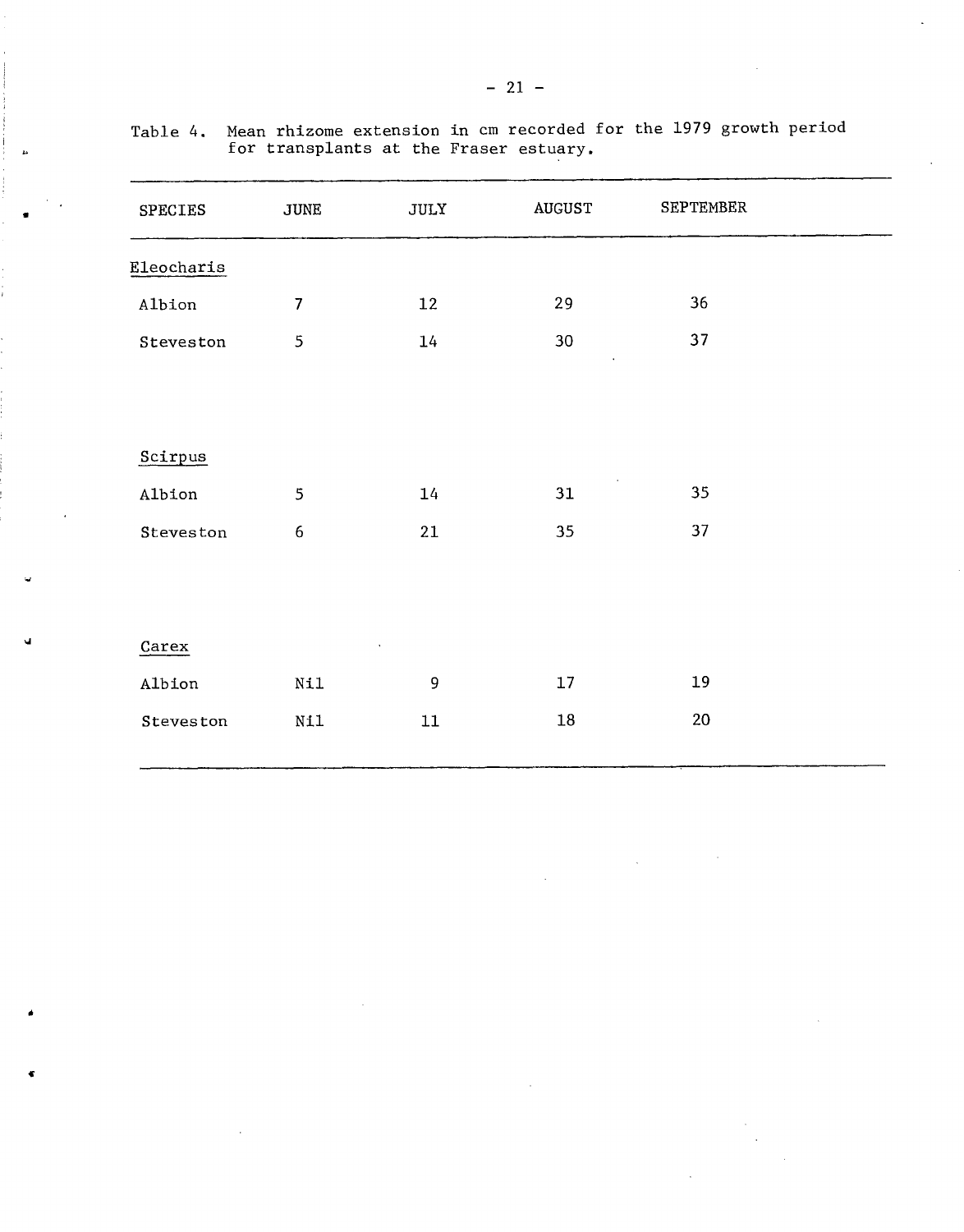$\sim$  $\mathcal{L}^{\text{max}}_{\text{max}}$  and  $\mathcal{L}^{\text{max}}_{\text{max}}$ 

 $\mathcal{A}=\mathcal{A}(\mathcal{A})$ 

ż,

'n,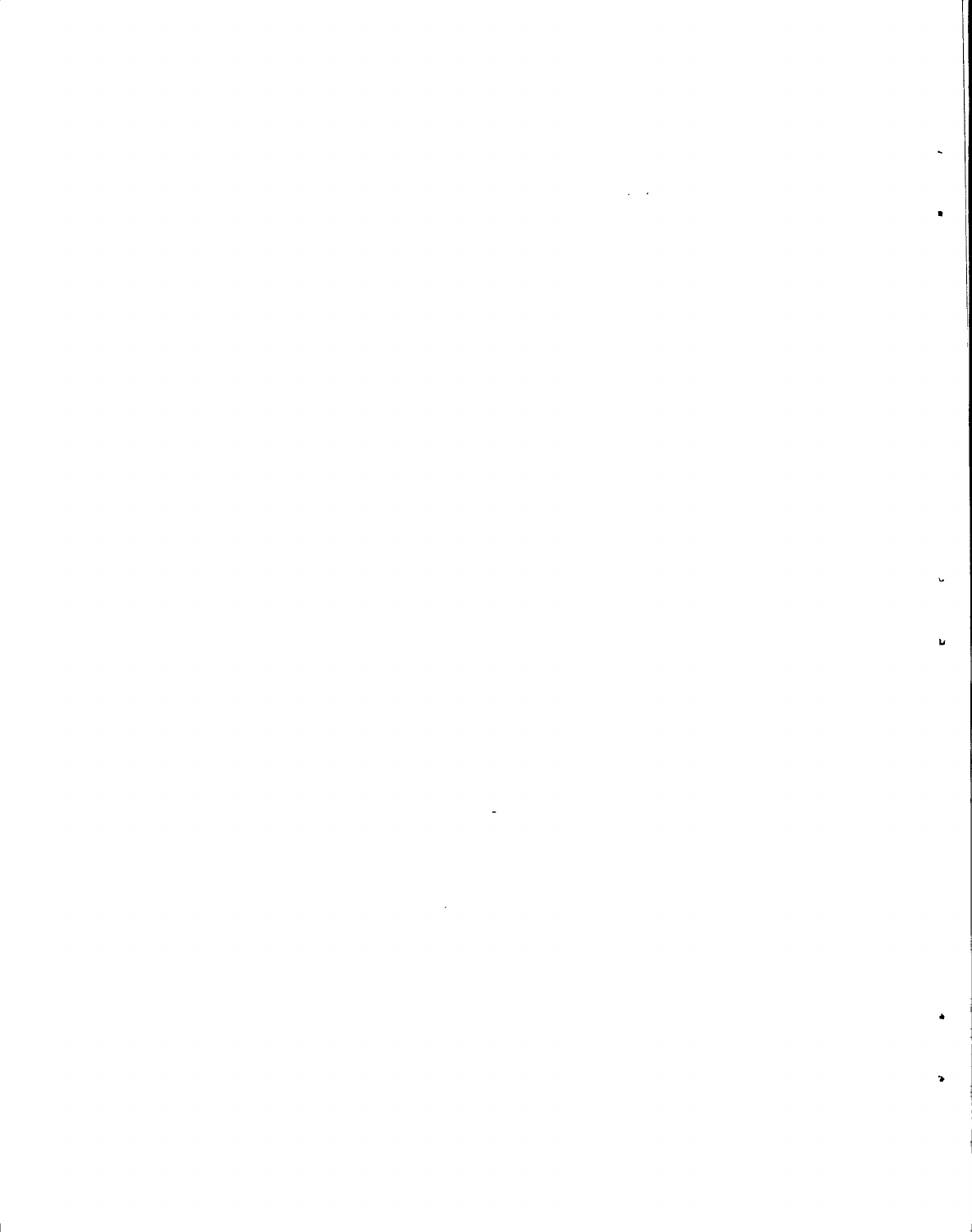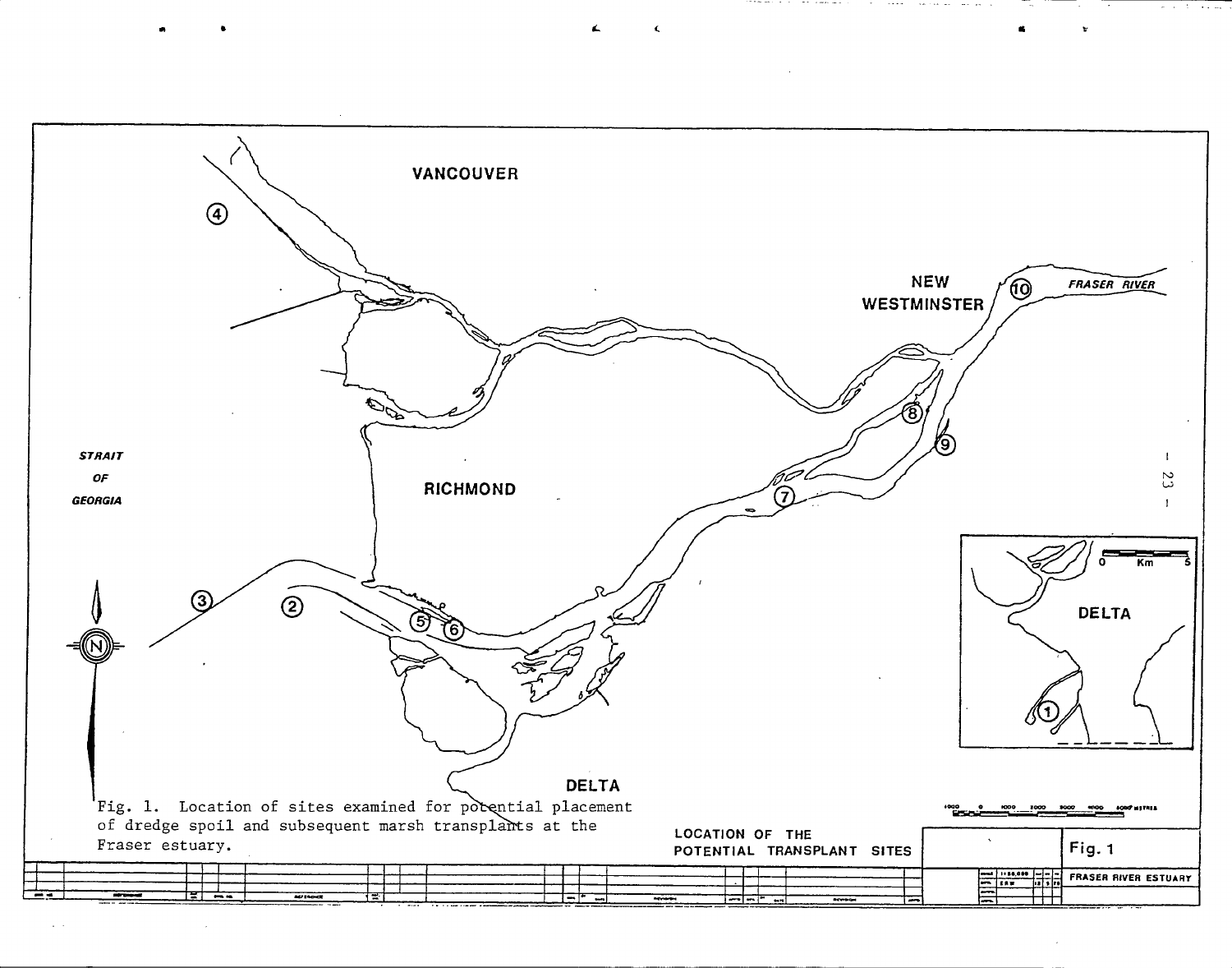$\label{eq:2.1} \frac{1}{\sqrt{2}}\int_{\mathbb{R}^3}\frac{1}{\sqrt{2}}\left(\frac{1}{\sqrt{2}}\right)^2\frac{1}{\sqrt{2}}\left(\frac{1}{\sqrt{2}}\right)^2\frac{1}{\sqrt{2}}\left(\frac{1}{\sqrt{2}}\right)^2\frac{1}{\sqrt{2}}\left(\frac{1}{\sqrt{2}}\right)^2.$ 

 $\mathcal{L}(\mathcal{L})$  and  $\mathcal{L}(\mathcal{L})$  . The set of  $\mathcal{L}(\mathcal{L})$ 

 $\sim 10^6$ 

 $\omega_{\rm{eff}}$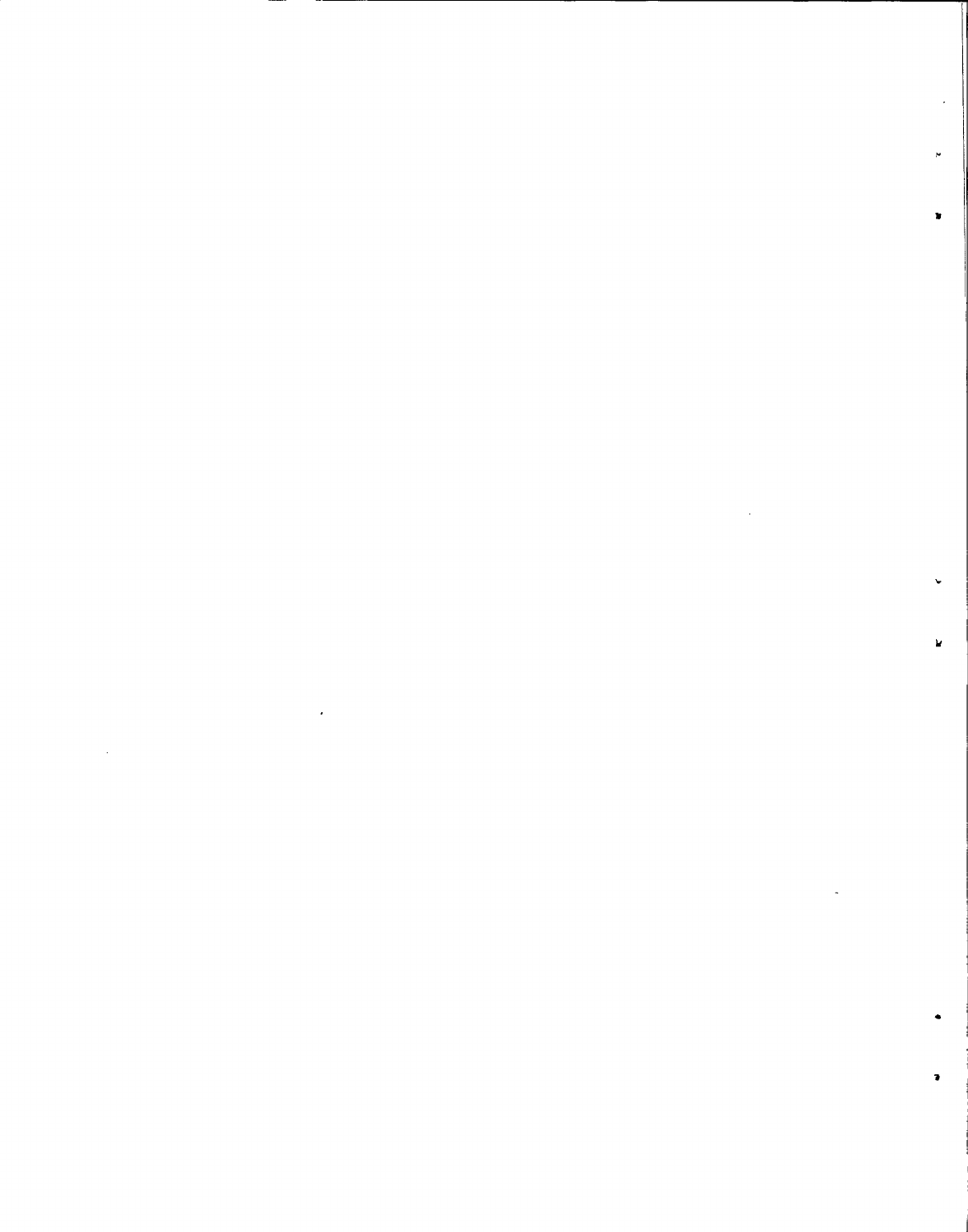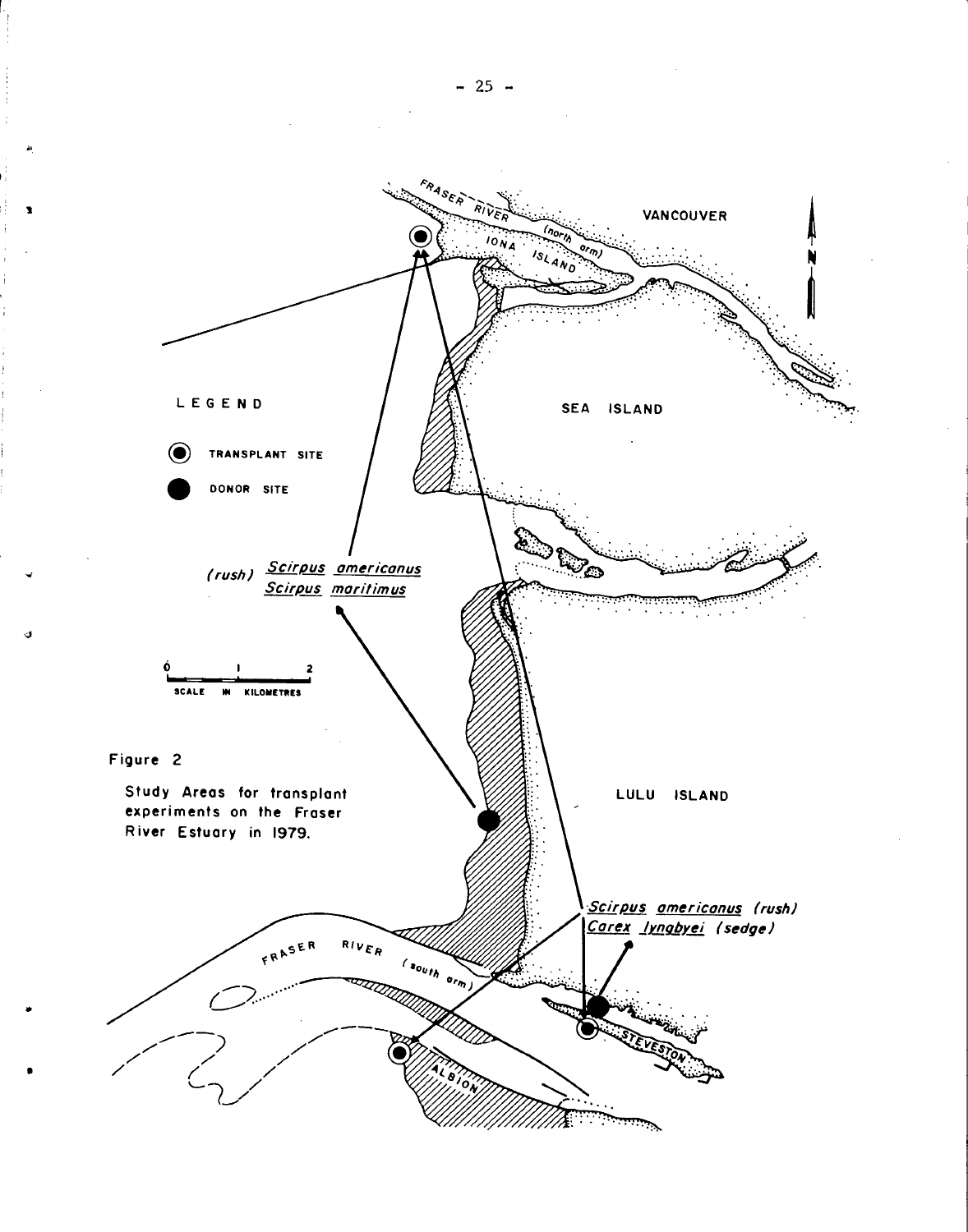л.  $\label{eq:2.1} \frac{1}{2} \sum_{i=1}^n \frac{1}{2} \sum_{j=1}^n \frac{1}{2} \sum_{j=1}^n \frac{1}{2} \sum_{j=1}^n \frac{1}{2} \sum_{j=1}^n \frac{1}{2} \sum_{j=1}^n \frac{1}{2} \sum_{j=1}^n \frac{1}{2} \sum_{j=1}^n \frac{1}{2} \sum_{j=1}^n \frac{1}{2} \sum_{j=1}^n \frac{1}{2} \sum_{j=1}^n \frac{1}{2} \sum_{j=1}^n \frac{1}{2} \sum_{j=1}^n \frac{$  $\label{eq:2.1} \frac{1}{\sqrt{2}}\left(\frac{1}{\sqrt{2}}\right)^{2} \left(\frac{1}{\sqrt{2}}\right)^{2} \left(\frac{1}{\sqrt{2}}\right)^{2} \left(\frac{1}{\sqrt{2}}\right)^{2} \left(\frac{1}{\sqrt{2}}\right)^{2} \left(\frac{1}{\sqrt{2}}\right)^{2} \left(\frac{1}{\sqrt{2}}\right)^{2} \left(\frac{1}{\sqrt{2}}\right)^{2} \left(\frac{1}{\sqrt{2}}\right)^{2} \left(\frac{1}{\sqrt{2}}\right)^{2} \left(\frac{1}{\sqrt{2}}\right)^{2} \left(\$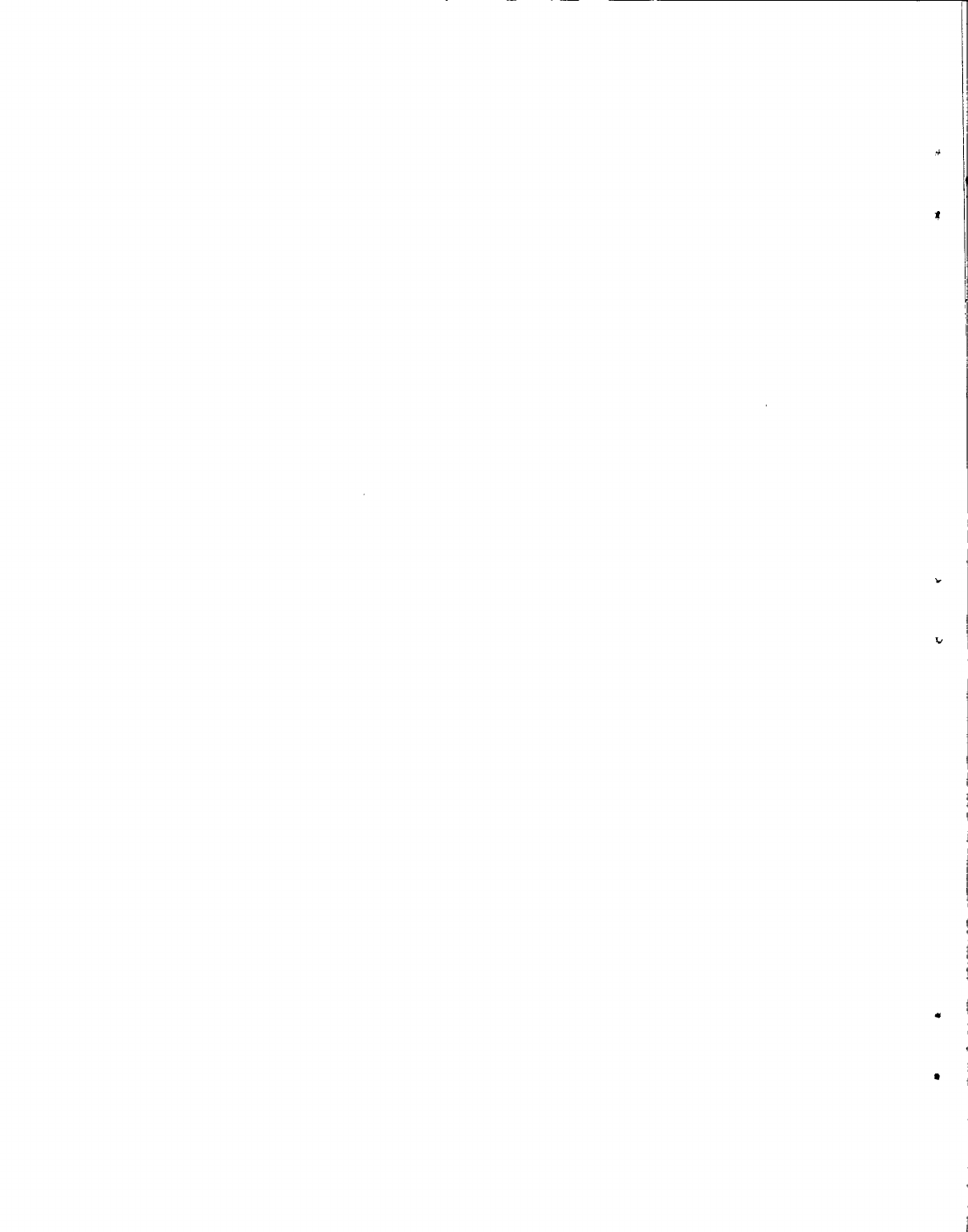

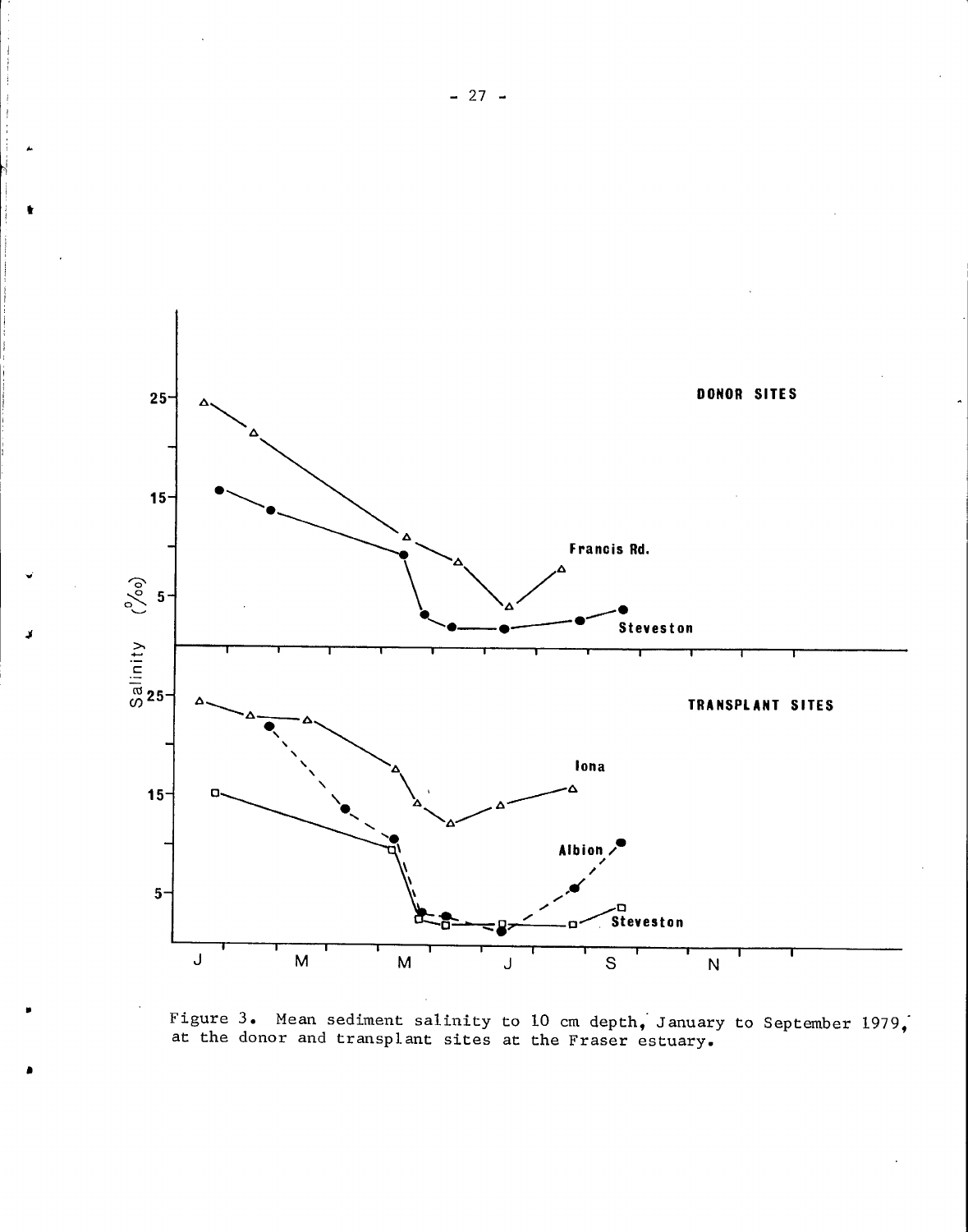$\ddot{\phantom{a}}$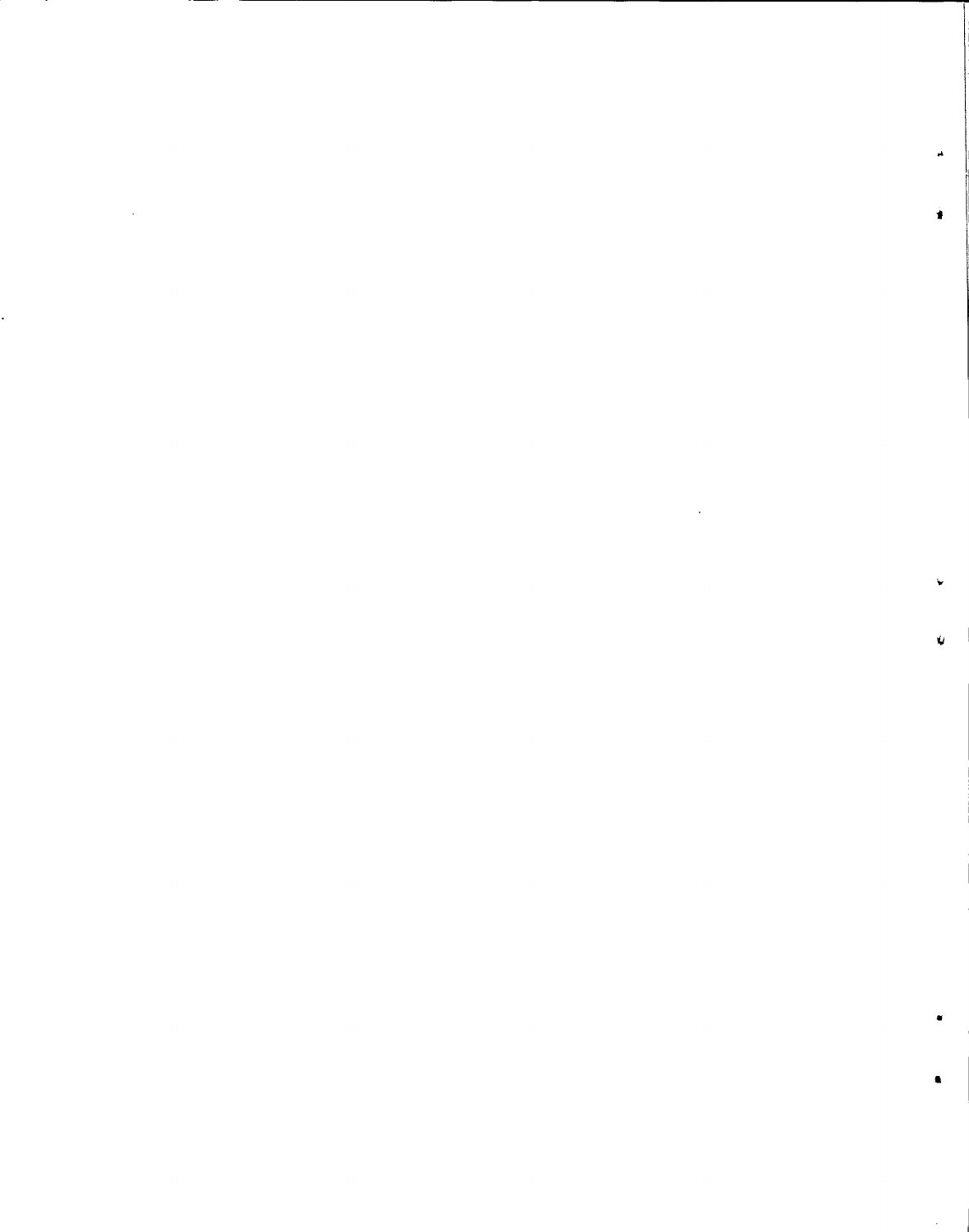

Figure 4. Mean shoot density and shoot height for Carex and Scirpus, January to September, 1979. Numbers on graph refer to maximum shoot density. Upper panel: Albion (Fraser estuary).

 $\pmb{\cdot}$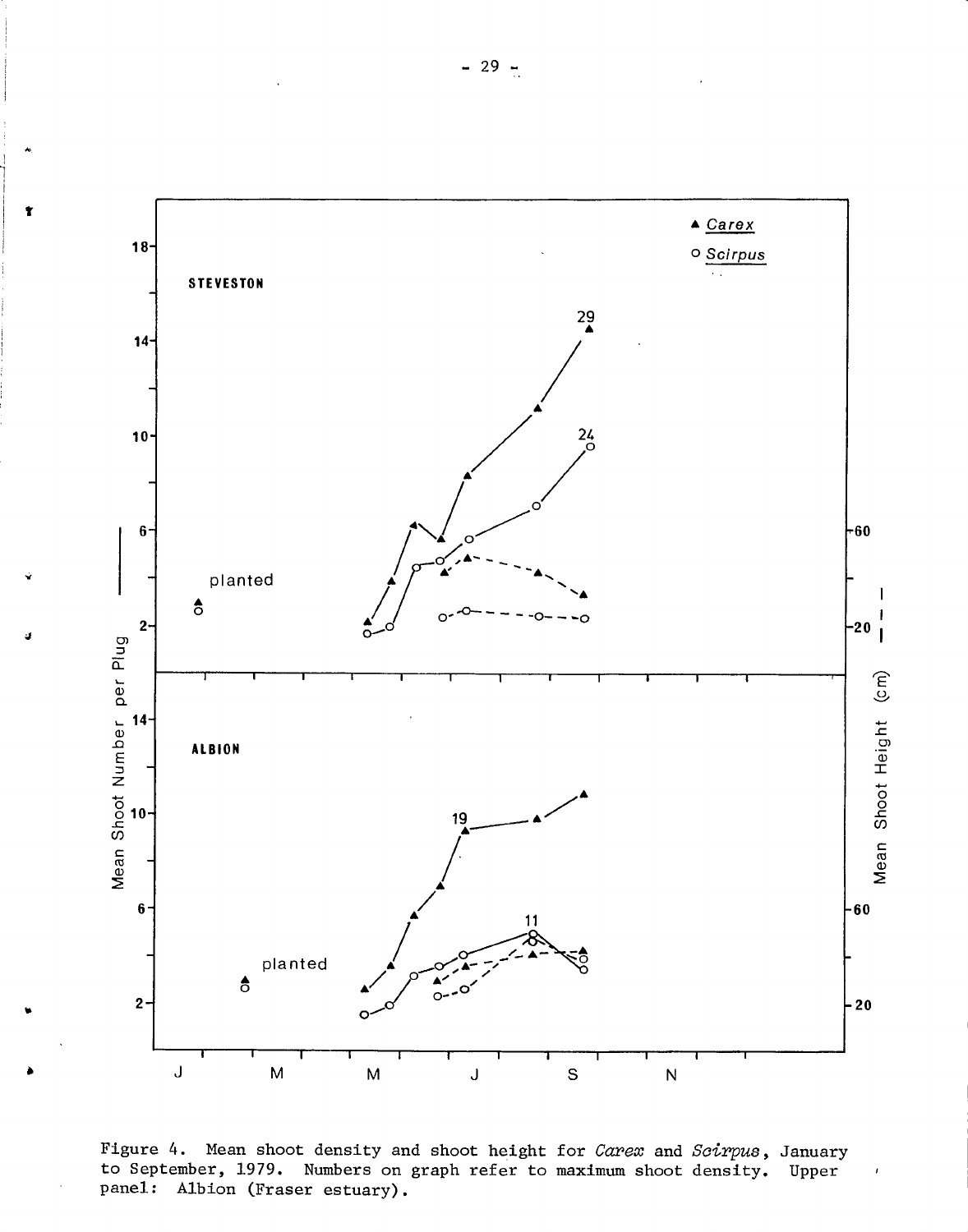| $\frac{JUN011981}{\frac{VGB}{VGB}-4}$ |  |  |
|---------------------------------------|--|--|
|                                       |  |  |
|                                       |  |  |
|                                       |  |  |
|                                       |  |  |
|                                       |  |  |
|                                       |  |  |
|                                       |  |  |
|                                       |  |  |
|                                       |  |  |
|                                       |  |  |
|                                       |  |  |
|                                       |  |  |
|                                       |  |  |
|                                       |  |  |
|                                       |  |  |
|                                       |  |  |
|                                       |  |  |
|                                       |  |  |

# DATE DUE<br>DATE DE RETOUR

Ă

 $\hat{\mathbf{r}}$ 

¢

LOWE-MARTIN No. 1137